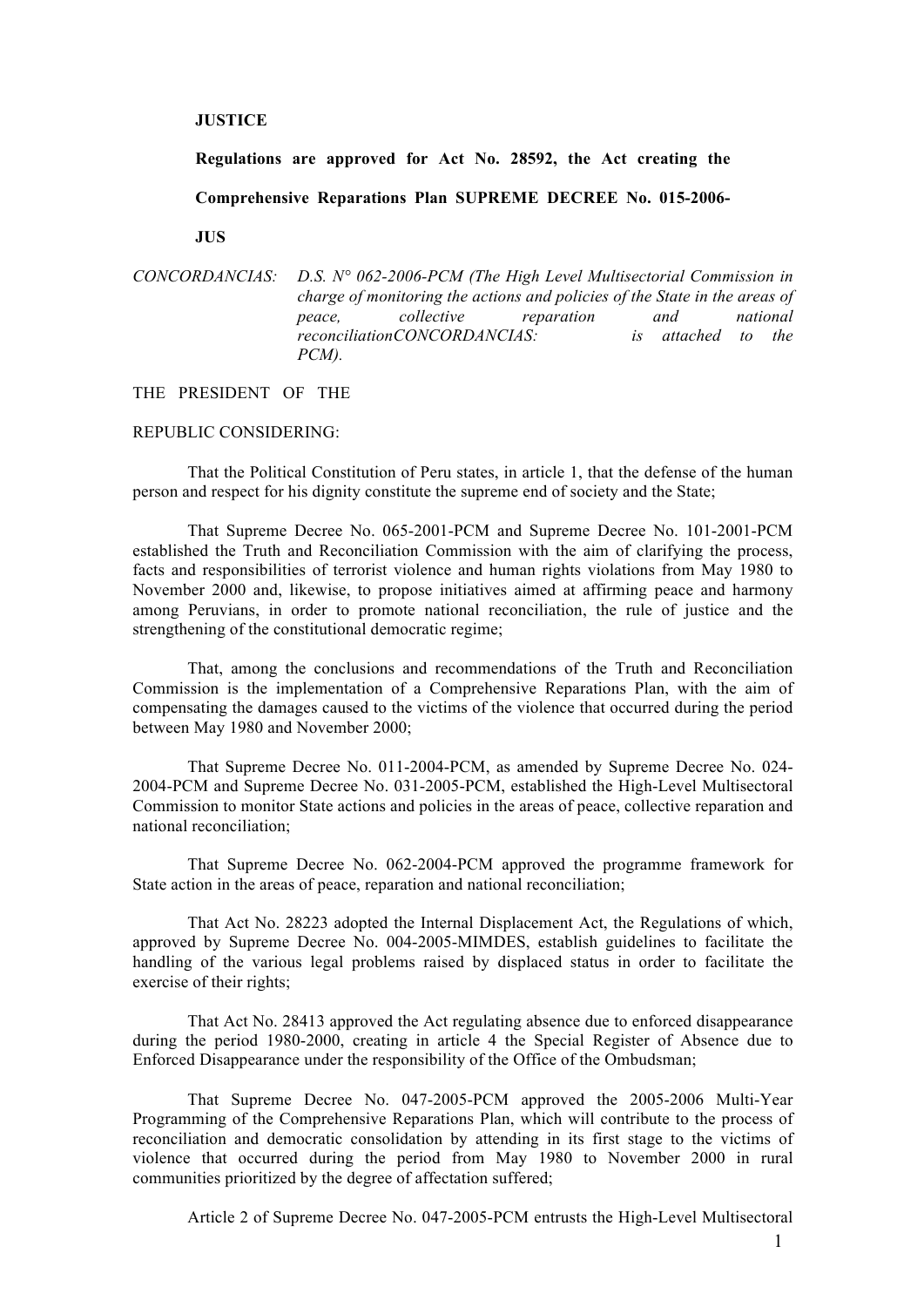Commission responsible for following up State actions and policies in the areas of peace, collective reparation and national reconciliation with coordinating and monitoring the implementation of the Comprehensive Reparations Plan;

That Act No. 28592, the Act establishing the Comprehensive Reparations Plan (PIR), approved the Comprehensive Reparations Plan, the purpose of which is to establish the regulatory framework for the Comprehensive Reparations Plan for victims of the violence that occurred during the period from May 1980 to November 2000, in accordance with the conclusions and recommendations of the Truth and Reconciliation Commission;

That it is necessary to complement the actions undertaken by State agencies to facilitate access to reparation for those persons who were victims of the violence that occurred during May 1980 and November 2000, through the approval of this Regulation which will establish the purposes, programs and agencies responsible for implementing and supervising reparation actions;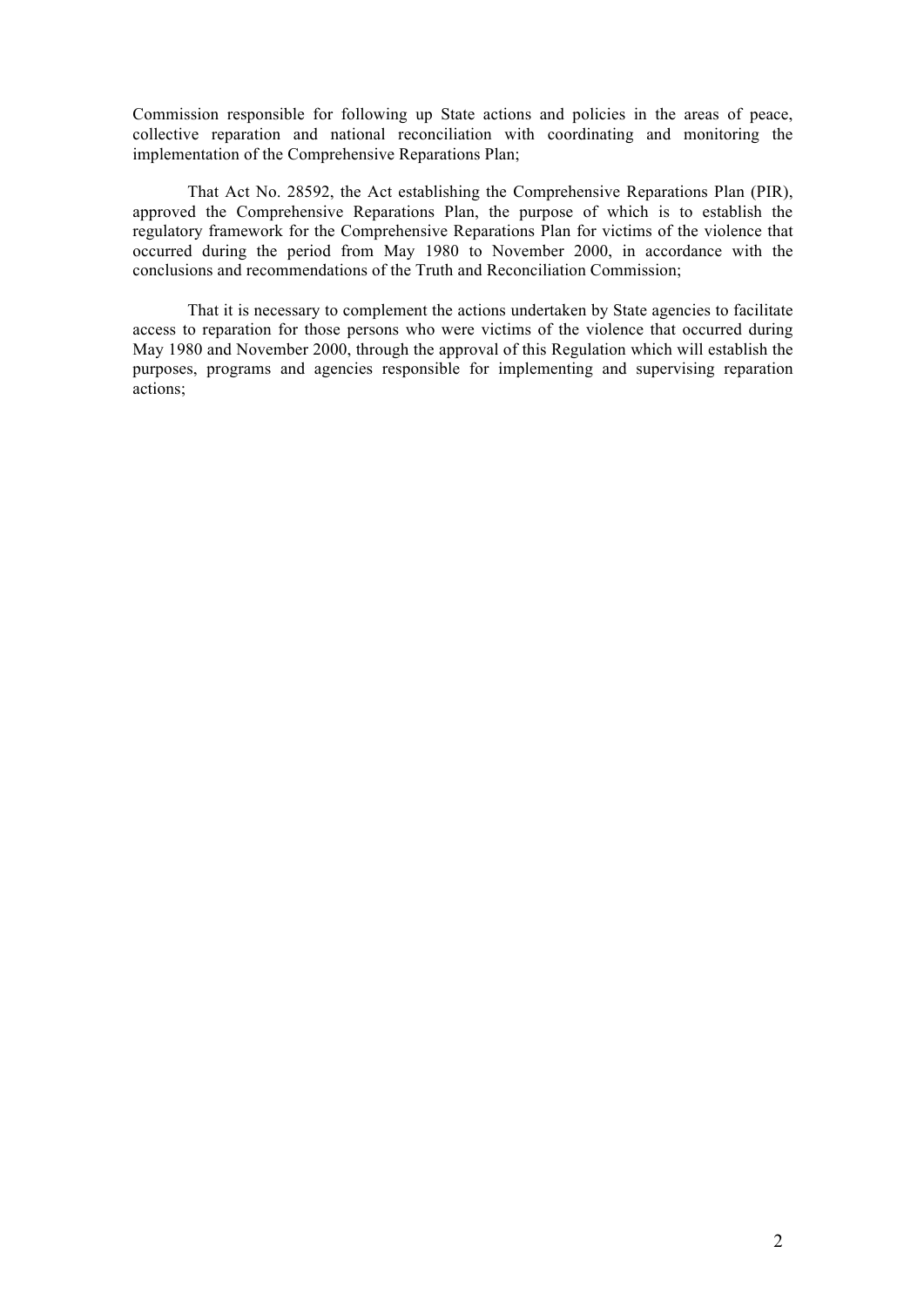That Act No. 28592, the Act establishing the Comprehensive Reparations Plan, in its first complementary and transitional provision, entrusts the High-Level Multisectoral Commission responsible for monitoring State actions and policies in the areas of peace, collective reparation and national reconciliation with the design of the organization and functioning of the Reparations Council, which will be responsible for the Single Registry of Victims within ninety days;

That Law No. 28592, the Law creating the Comprehensive Reparations Plan, states in its second complementary and transitory provision that the Executive Branch shall be responsible for issuing its Regulations by means of a Supreme Decree;

That the appointment of the High-Level Multisectoral Commission responsible for monitoring State actions and policies in the areas of peace, collective reparation and national reconciliation was amended by Supreme Decree No. 082-2005-PCM, which orders the transfer of the Commission to the Ministry of Justice; and therefore, the Ministry of Justice must, in turn, endorse the Supreme Decree issuing the Regulations of Act No. 28592;

In accordance with Legislative Decree No. 560, the Executive Branch Act

and Act No. 28592; with the approval of the Council of Ministers;

DECREE:

Article 1.- Approve the Regulations of Law No. 28592, Law creating the Comprehensive Reparations Plan, which consists of eight Titles, seventy-six articles and Four Final Complementary Provisions.

Article 2.- This Supreme Decree shall be endorsed by the President of the Council of Ministers, the Minister of Justice, the Minister of Economy and Finance and the Minister of Women and Social Development.

Given on the fifth day of July in the year two

thousand and six. ALEJANDRO TOLEDO Constitutional President of the Republic

PEDRO PABLO KUCZYNSKI GODARD President of the Council of Ministers

ALEJANDRO TUDELA CHOPITEA Minister for Justice

FERNANDO ZAVALA LOMBARDI Minister for Economic Affairs and Finance

ANA MARÍA ROMERO-LOZADA LAUEZZARI Minister for Women and Social Development

# **REGULATION OF LAW NUMBER 28592, LAW THAT CREATES THE COMPREHENSIVE PLAN OF REPAIRS - PIR**

#### TITLE I

GENERAL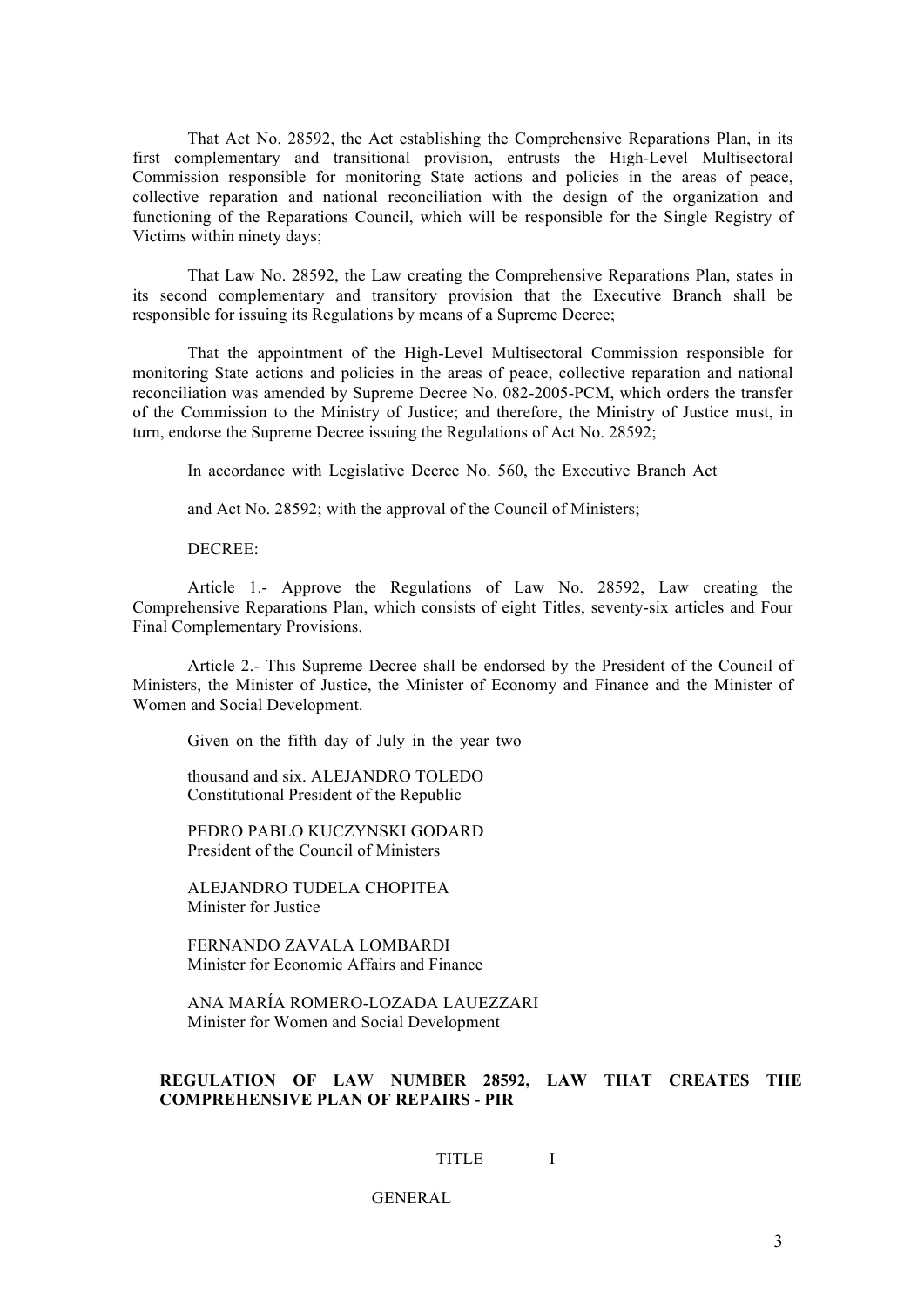## PROVISIONS

## Article 1.- Purpose

This regulation develops the normative framework contained in Act No. 28592, the Act creating the Comprehensive Reparations Plan (PIR), and establishes the mechanisms, modalities and procedures allowing victims of violence that occurred during the period from May 1980 to November 2000 to have access to the programmes specified in that Act, in accordance with the conclusions and recommendations of the final report of the Truth and Reconciliation Commission.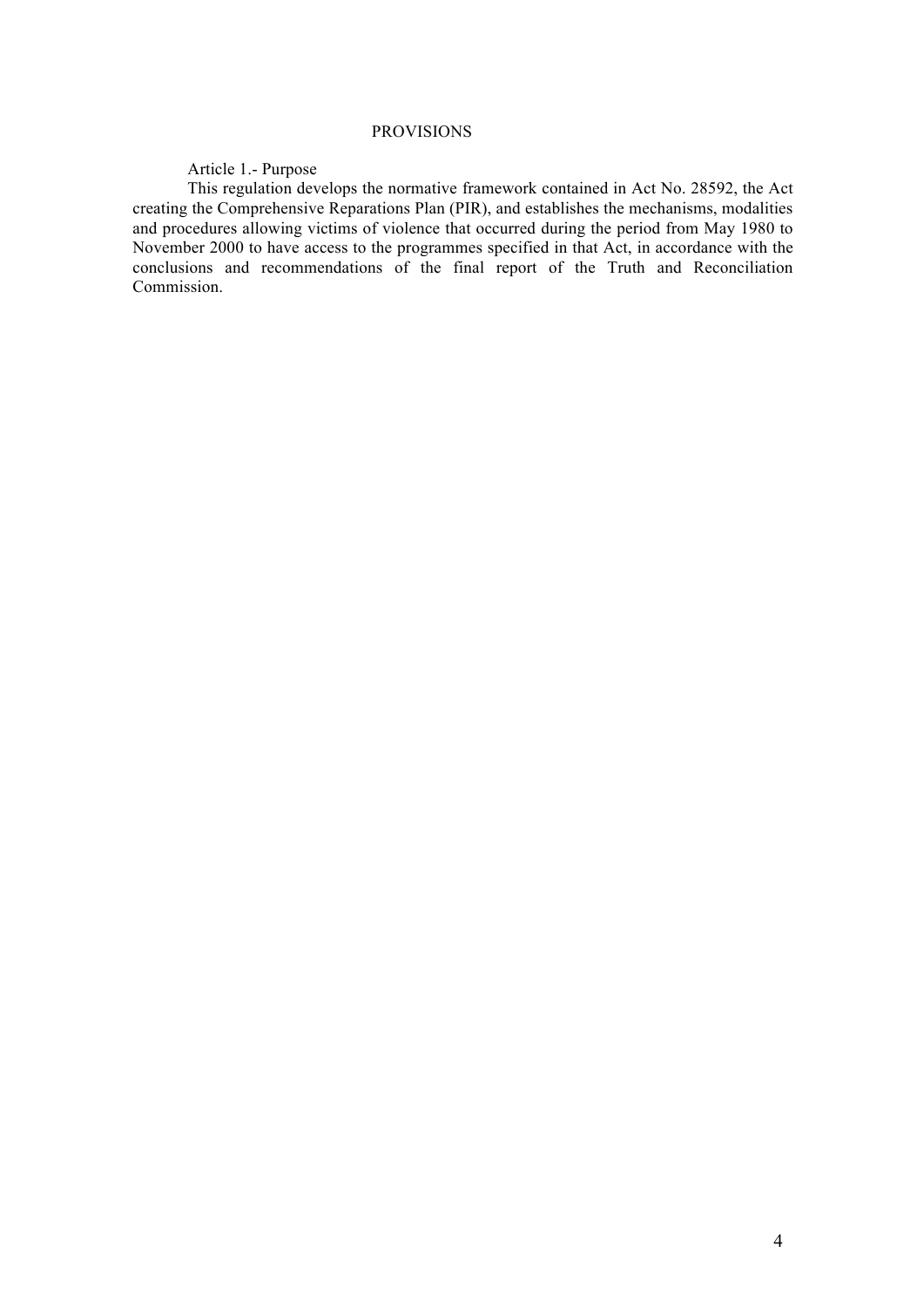#### Article 2.- Scope of application

The scope of application of these Regulations includes the High-Level Multisectoral Commission responsible for monitoring State actions and policies in the areas of peace, collective reparation and national reconciliation, established by Supreme Decree No. 011-2004- PCM; ministries; regional and local governments; and State entities falling within the scope of the Act and these Regulations.

## Article 3.- Definitions

High Level Multisectoral Commission - CMAN

It is the High-Level Multisectoral Commission responsible for monitoring State actions and policies in the areas of peace, collective reparation and national reconciliation, created by D.S. No. 011-2004-PCM, modified by D.S. No. 024-2004-PCM and D.S. No. 031-2005-PCM, which stands for CMAN

#### Truth and Reconciliation Commission - CVR

It's the Truth and Reconciliation Commission. Created by D.S. Nº 065-2001-PCM and modified by D.S. Nº 101-2001-PCM, whose acronym is CVR.

Reparations Council - CR

It is the Reparations Council in charge of the Single Registry of Victims - RUV, referred to in article 9 of the Law creating the Comprehensive Reparations Plan, whose acronym is CR.

Law

It is Law No. 28592 that creates the Comprehensive Plan of Reparations.

#### Integral Reparations Plan - PIR

It is the normative technical instrument that establishes the principles, approaches, objectives, policies and actions that guide the action of the State for its three levels of government, in terms of reparation, to the victims of violence that occurred during the period between May 1980 and November 2000. The Law and this Regulation define its structure, development, execution and monitoring, whose acronym is PIR.

#### Principles

They are the values and concepts of strategic character that guide in an integral way the process of repair from its conception to its realization and results.

#### Process of violence

This is the period of political violence referred to in the Final Report of the Truth and Reconciliation Commission.

## Repairs

These are the actions carried out by the State on behalf of the victims of the violence process, and, in accordance with the law, to the families of the victims, aimed expressly at recognizing their status as such, and whose objective is to allow them access to justice, the restitution of their rights, the resolution of the after-effects of human rights violations, and material and moral reparation, specific or symbolic, for the damages suffered.

## Unique Registry of Victims - RUV

It is the Registry referred to in Article 9 of the Law, which creates the Single Registry of Victims of Violence occurred during the period from May 1980 to November 2000, in accordance with the conclusions and recommendations of the Report of the Truth and Reconciliation Commission, whose acronym is RUV.

## TITLE II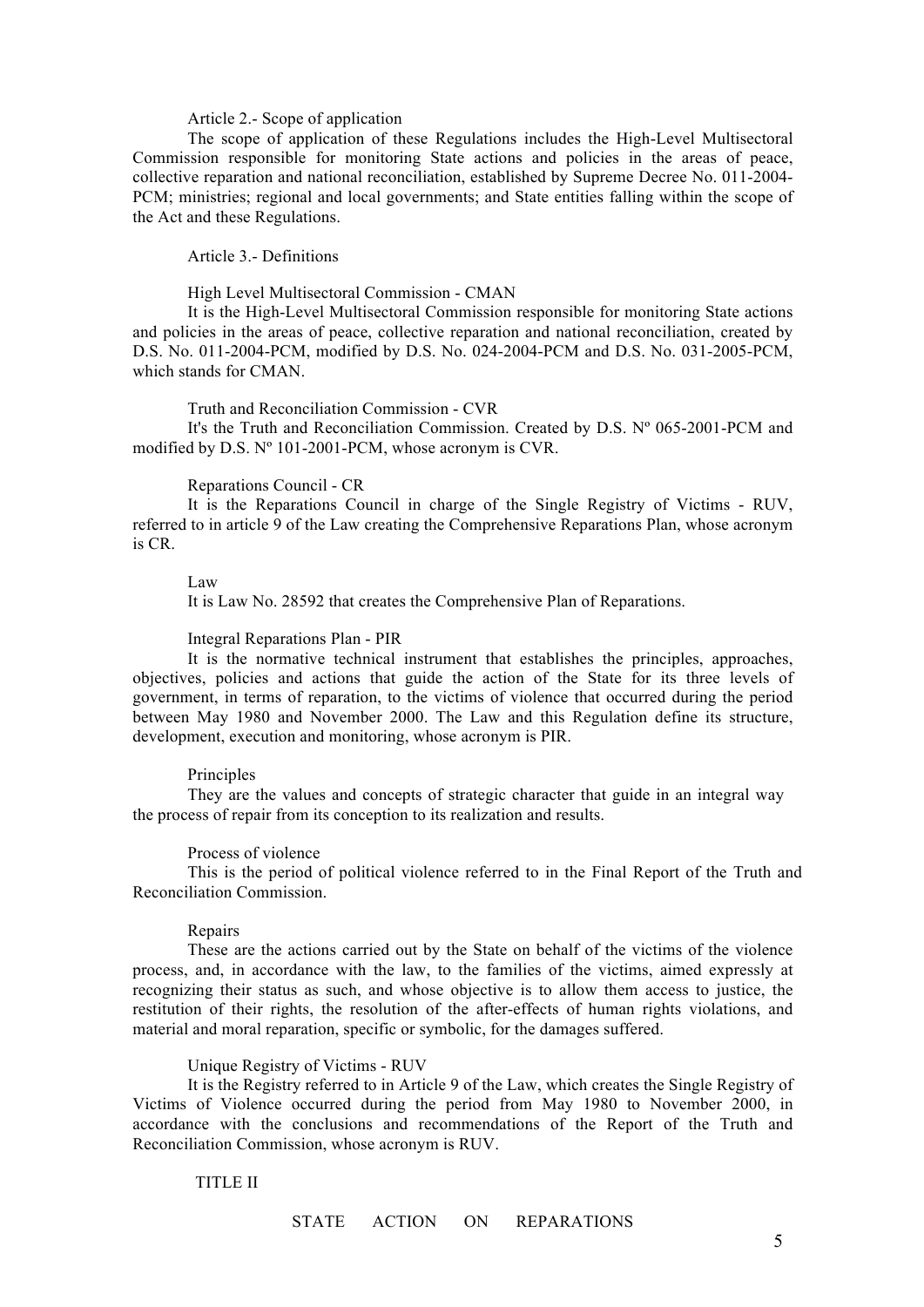# CHAPTER I

STATE ACTION

Article 4.- Reparation as a process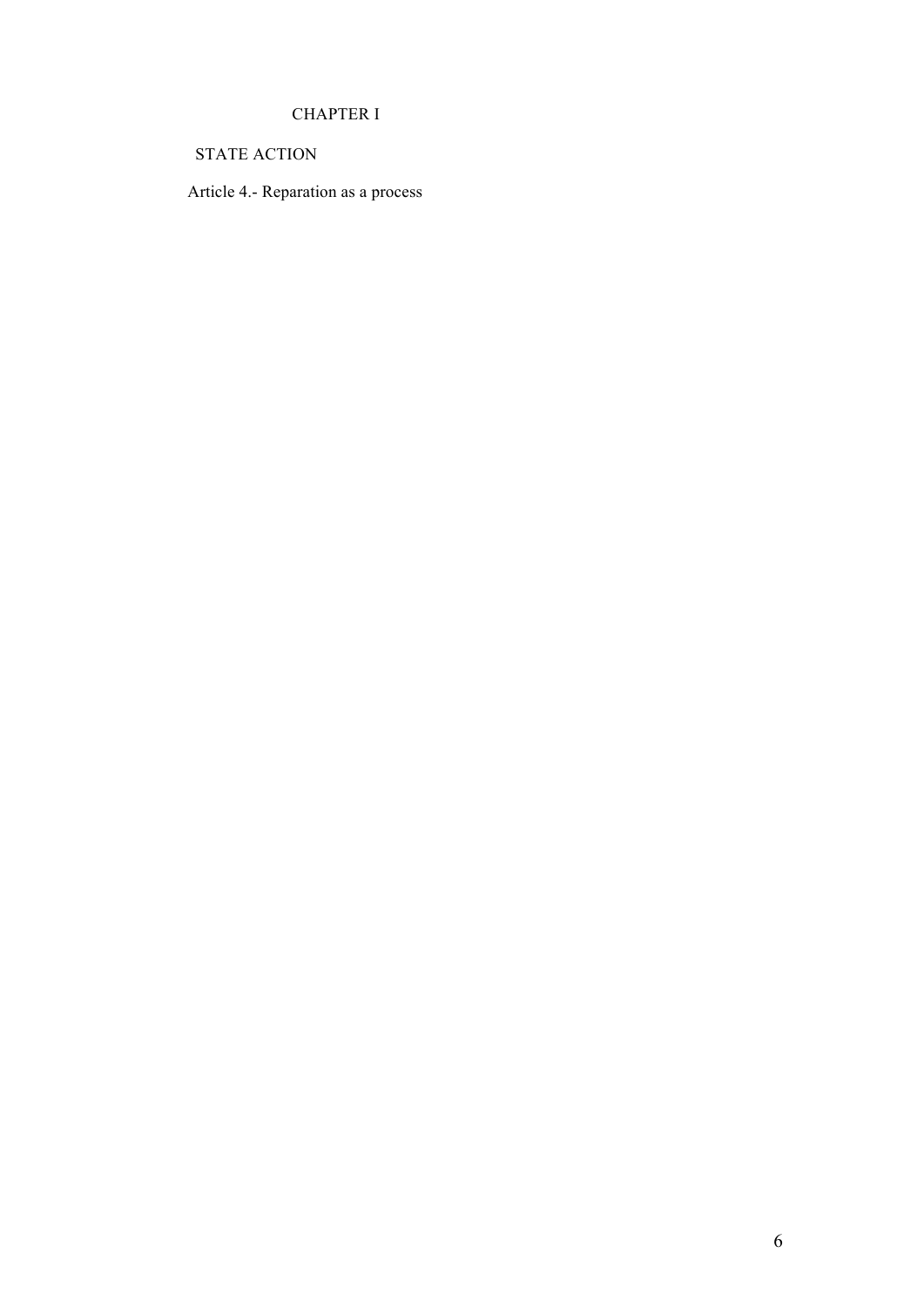The Reparation Process comprises the period during which all reparation actions are carried out and is aimed at allowing victims to rebuild themselves as individuals and collectives, in order to face the future with dignity. All this through the re-establishment and full exercise of rights as well as the conditions, resources, capacities, opportunities and quality of life lost as a result of the process of violence and its aftermath.

The Reparation Process is based on the concurrent and express action of all State institutions, which is guided by the PIR Law and these Regulations, as well as by the multiannual programming and the annual operational plans that are prepared.

## Article 5.- Action by the State

The State's action in the area of reparations is based on the concurrent and express action of all State institutions aimed at promoting reparation programs that allow victims of the violence process to obtain the restitution of their rights violated during the internal armed conflict; and is guided by the Law, its Regulations, multi-year programming, and annual operational plans.

## CHAPTER II

## PRINCIPLES, APPROACHES AND CRITERIA

#### Article 6.- Principles

The entities under the scope of the Law and these Regulations, as well as all public sector institutions and the bodies and officials in charge of its implementation, shall respect the following principles in all actions of reparation, planning and execution of the PIR and the  $RUV$ 

## a) Respect for the dignity and rights of the human person

The supreme end of society and the State is the human person. Therefore, any reparation programme must be framed within strict respect for their dignity and rights.

## b) Expression of reparative purpose of the action

Therefore, only those actions that have been expressly assigned this character before their execution will be considered as actions of this nature because they are registered within the frameworks of the RIP and are thus communicated to the beneficiaries of the same.

#### c) Equity and proportionality

In order to determine and assign reparations to all programs in favor of victims and beneficiaries, those in the same situation will be treated equally and proportionally, and those in an adverse situation will be treated differently.

#### d) Non-discrimination

The determination and assignment of reparations under any program in favor of victims and beneficiaries shall be made without distinction, exclusion, restriction, or preference of any nature that has the purpose or result of nullifying or impairing the recognition, assignment, and enjoyment of reparations under conditions of equality.

## Article 7.- Approaches

The action of the State through the entities under the scope of the Law and this Regulation and public sector institutions, agencies and officials responsible for the implementation of the PIR, shall take into account, when executing and carrying out the actions of all programs promoted by the State, the following approaches:

## a) Completeness

It involves taking into account the various dimensions and factors that affect reparation actions and the way in which they relate and interact with each other, in order to achieve the greatest possible positive effect in each intervention.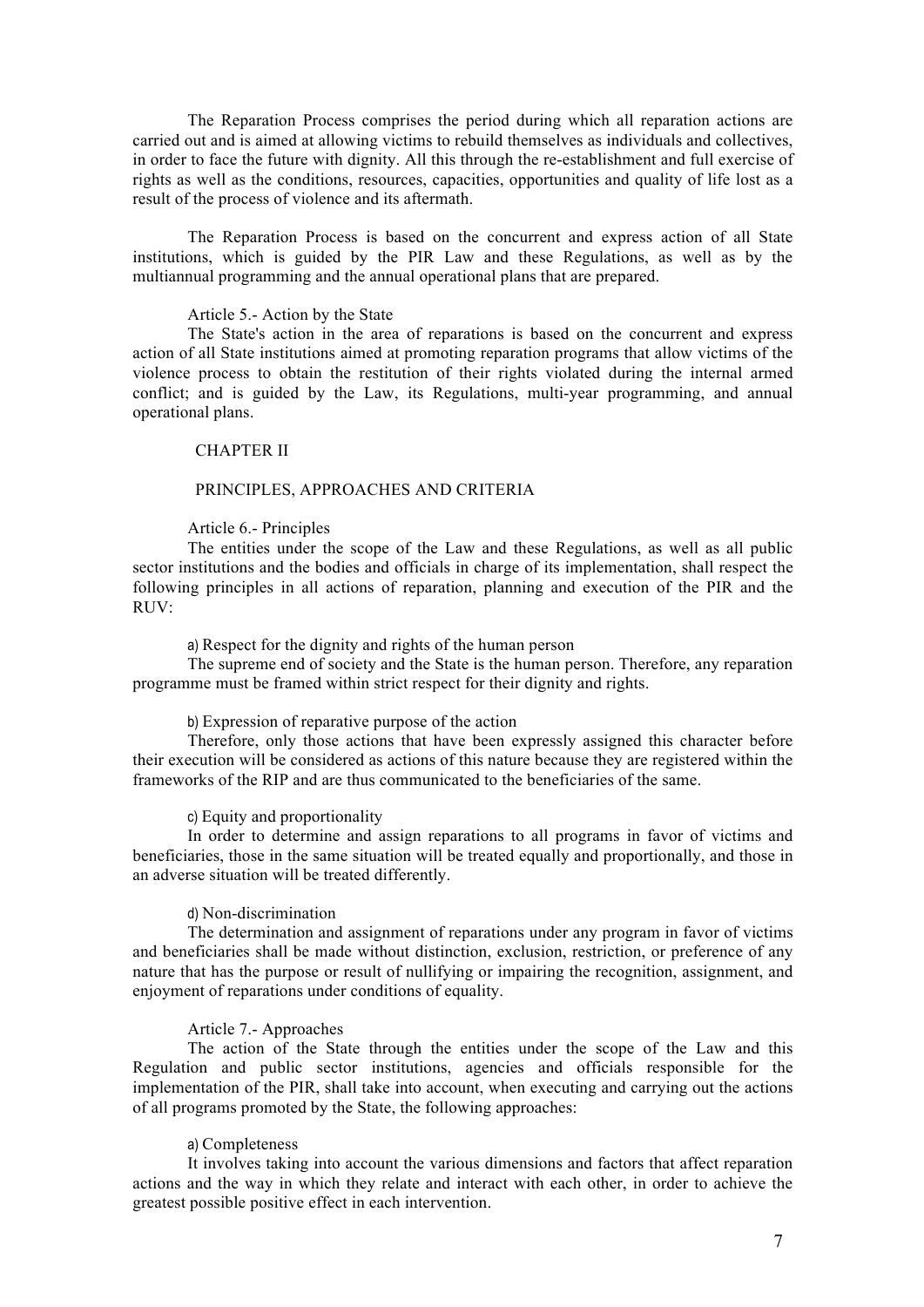## b) Sustainability

It implies taking into account the permanence in time of the effects of the repairing action, avoiding the negative effects and strengthening the positive ones.

c) Intergenerational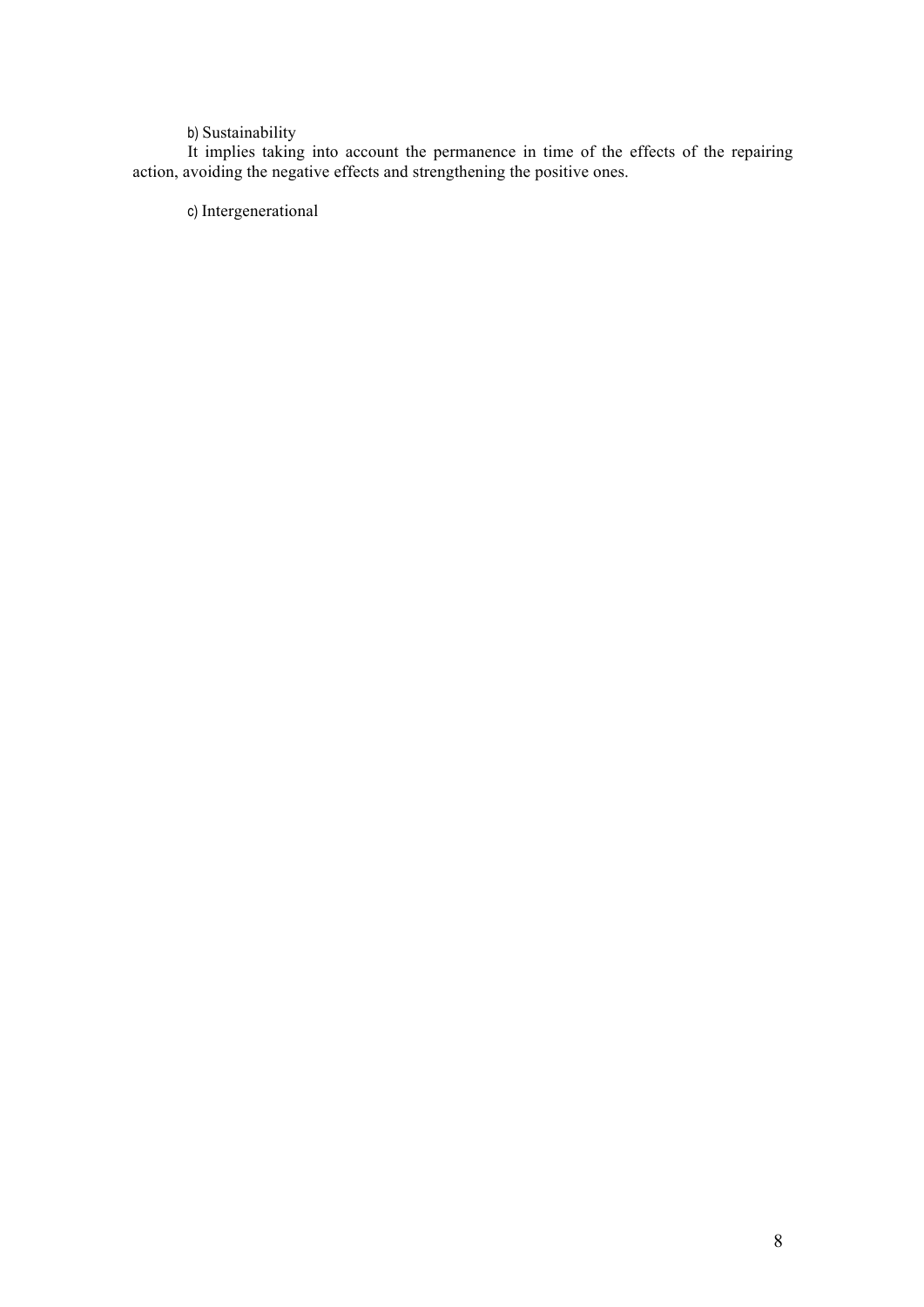It implies taking into account the survival, from one generation to the next, of the aftermath of the violence process, with a view to considering in reparation actions those expressly aimed at preventing its intergenerational transfer.

## d) Psychosocial

It implies that the measures taken in the different plans are conceived in a contextualized way, taking into account the causes of violence, the necessary empathy with the affected population and the orientation towards the reconstruction of their life projects.

## e) Participatory

It implies the recognition of the right and participation of the population in decisionmaking and the definition of their own processes of social, cultural, economic and material construction and reconstruction through a process of dialogue and consultation that presupposes incorporating and developing the suggestions of the population involved.

#### f) Intercultural

It implies recognizing the ethnic and cultural differences of the Peruvian population and, therefore, its diversity, as well as the differentiated impact that violence has had on the various ethnolinguistic communities that make up the national population. The intercultural approach seeks to respect the existing differences in the country and to work with them from a perspective of dialogue between different subjects, adapting the actions to the particularities of each population and person benefiting from them.

## g) Gender equality and equal opportunities

It implies recognizing the situations of disadvantage and difference that exist between men and women when accessing resources and making decisions, and therefore stimulates the creation of special conditions to facilitate women's participation and presence in decisionmaking. In addition, it seeks to generate awareness among the different members of the collectivity about the differences and structural inequities of gender that exist within the collectivity.

#### h) Symbolic

It implies that all reparation measures must express the recognition of the dignity and rights of victims, and that all acts of reparation must be aimed at recognizing the way in which victims were affected during the process of violence, and affirming the status of citizens of those who suffered the violation of their fundamental rights.

#### i) Human Rights

It implies that the measures be adopted seeking to give effect to the fundamental rights of individuals, in the light of national and international norms subscribed and ratified by the Peruvian State.

## j) Decentralized

It implies that in the actions, planning and execution of the PIR the regional and local processes in the matter of reparation will be considered, giving the reparation programs a territorial application.

## Article 8.- Criteria

The action of the State through the entities under the scope of the Law and the present Regulation and of the public sector institutions, agencies and officials in charge of the implementation of the PIR, shall take into account, when executing and carrying out the actions of all the programs promoted by the State, those values, concepts and procedures that guide the administration and management of the programs and acts of reparation, according to the following criteria:

#### a) Celerity

It implies that in order to achieve the implementation of reparation programs and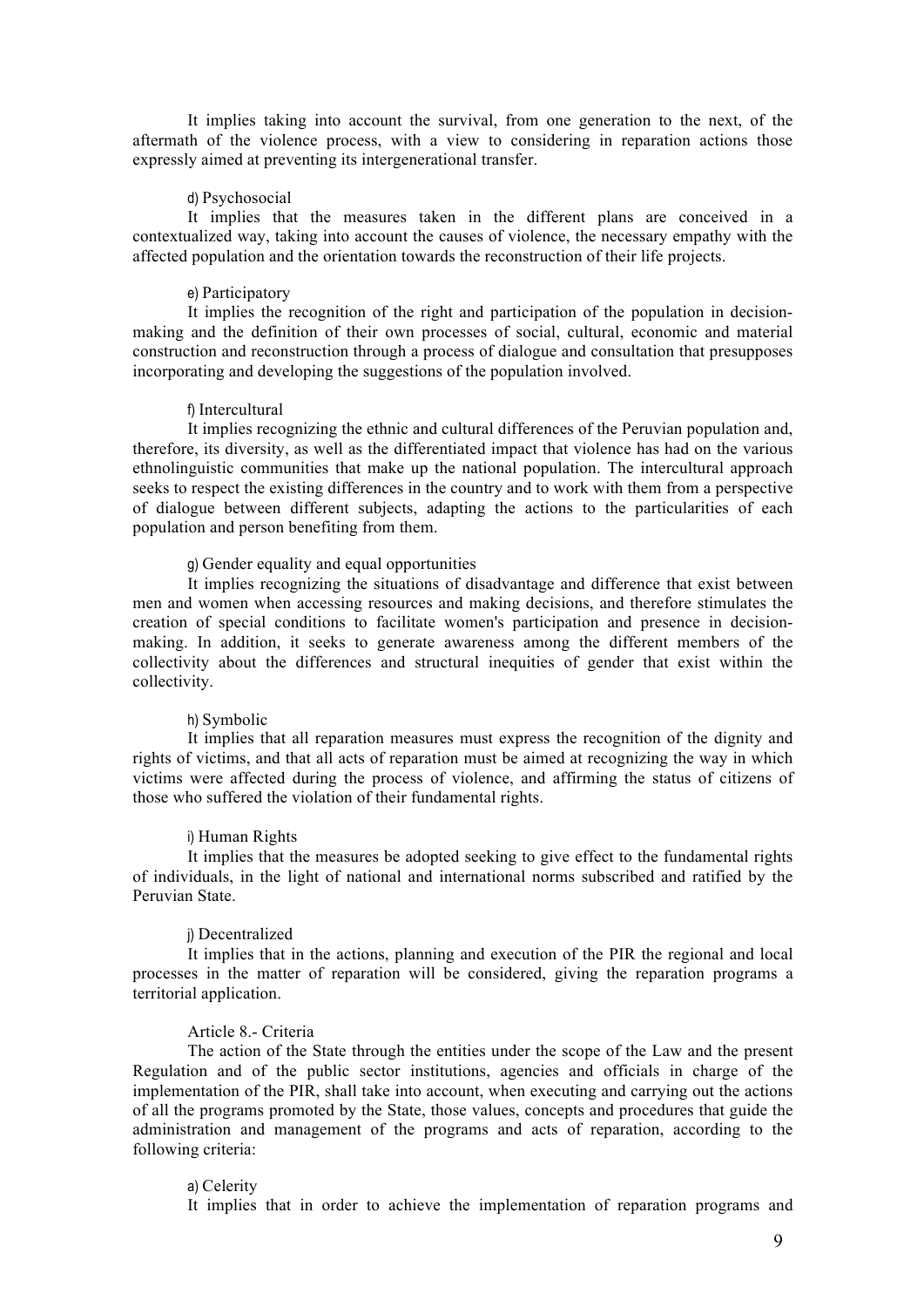actions, efficient and effective action will be taken, through a schedule that guarantees the achievement of the objectives of the PIR and the attention of the beneficiaries of the PIR in the shortest possible time, in strict compliance with the deadlines established in the administrative rules in force.

## b) Remedy

It implies that reparation is the restitution of pre-existing conditions to the violation of rights, as long as these, in themselves, do not hinder or impede their exercise.

c) Presumption of victim status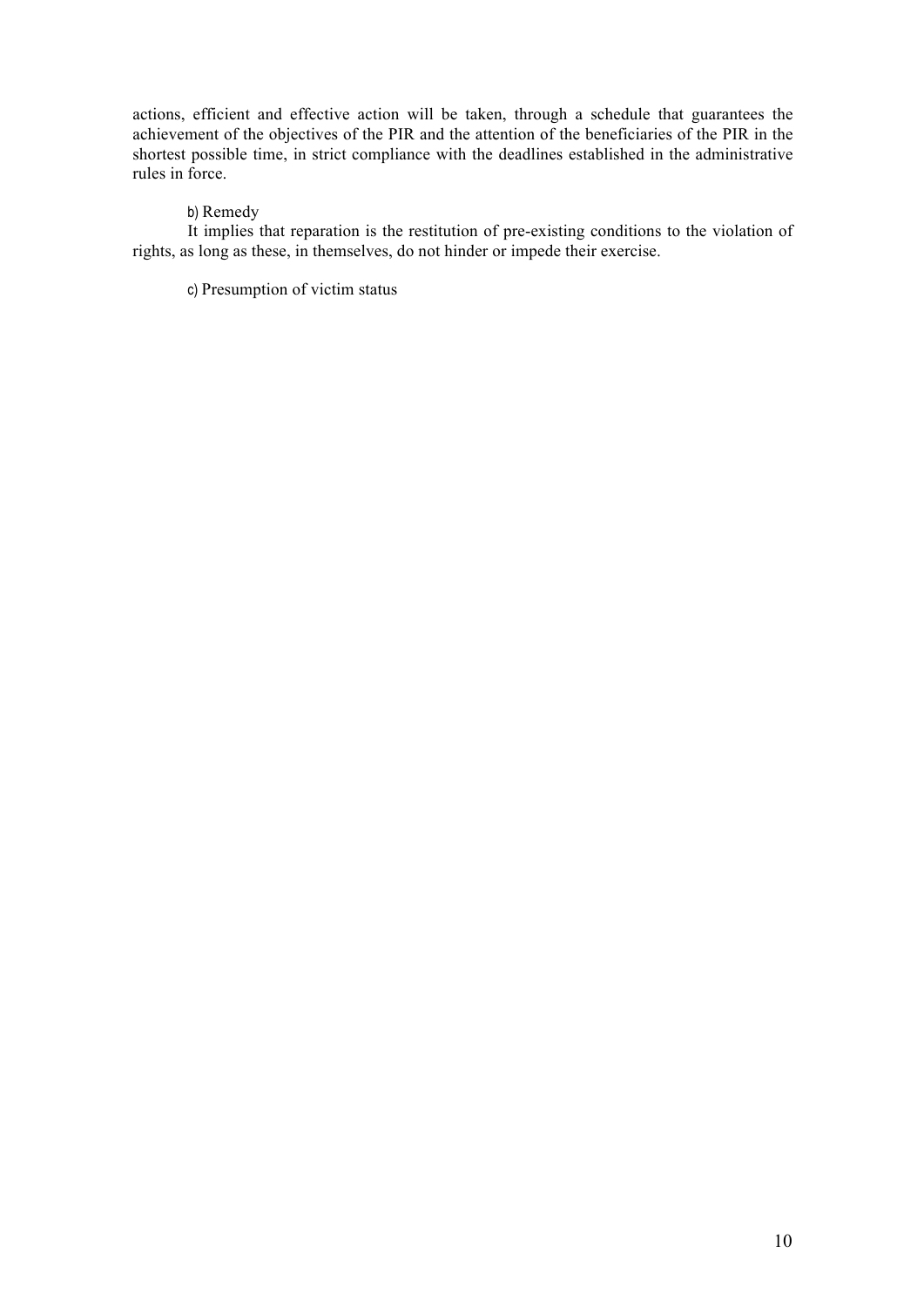In cases where there is prima facie evidence that a person is a victim, this shall be sufficient to presume that he is a victim.

#### (e) Priority

Priority beneficiaries will be older adults, women and people with disabilities. In the case of collective victims, priority will be given to rural areas in situations of poverty and highly affected by the violence process.

## TITLE III

## COMPREHENSIVE REPAIR PLAN -

### PIR CHAPTER I

#### PURPOSE, OBJECTIVES AND FUNCTIONS

Article 9.- Purpose

The purpose of the PIR is to provide reparation to the victims of the process of violence considered as such in the Law, in order to contribute to the affirmation of peace and harmony among Peruvians, and to promote national reconciliation.

Article 10.- Objectives The following are the objectives of the Comprehensive Reparations Plan - PIR:

a) Recognize and accredit as victims those who suffered the violation of their human rights during the violence process.

b) To implement actions for the restitution and full exercise of the citizen rights of the victims of the violence process.

c) To contribute to the recovery of the conditions, capacities and opportunities for personal development lost by the victims as a result of the violence process.

d) To repair and/or compensate the human, social, moral, material and economic damages caused by the violence process in the affected persons, families, communities and indigenous populations.

## CHAPTER II

## PROGRAMMATIC STRUCTURE AND FUNCTIONALITY OF THE PIR

Article 11.- Programmatic structure

The PIR has a general structure containing the six programmes defined in Article 2 of the Law and those approved by CMAN.

Article 12.- Functionality

For an adequate coordination, execution, follow-up and evaluation of the actions, the Integral Reparations Plan has the following functional structure:

#### a) Sectoral Functionality

The sectoral functionality of the PIR accounts for the specific objectives, policies, goals and actions that each public sector institution will define and assume for the achievement of the objectives of the PIR that correspond to it according to its competencies.

b) Territorial Functionality

The territorial functionality of the PIR accounts for the specific objectives, policies, goals, actions and resources that the various public sector institutions define and assume for the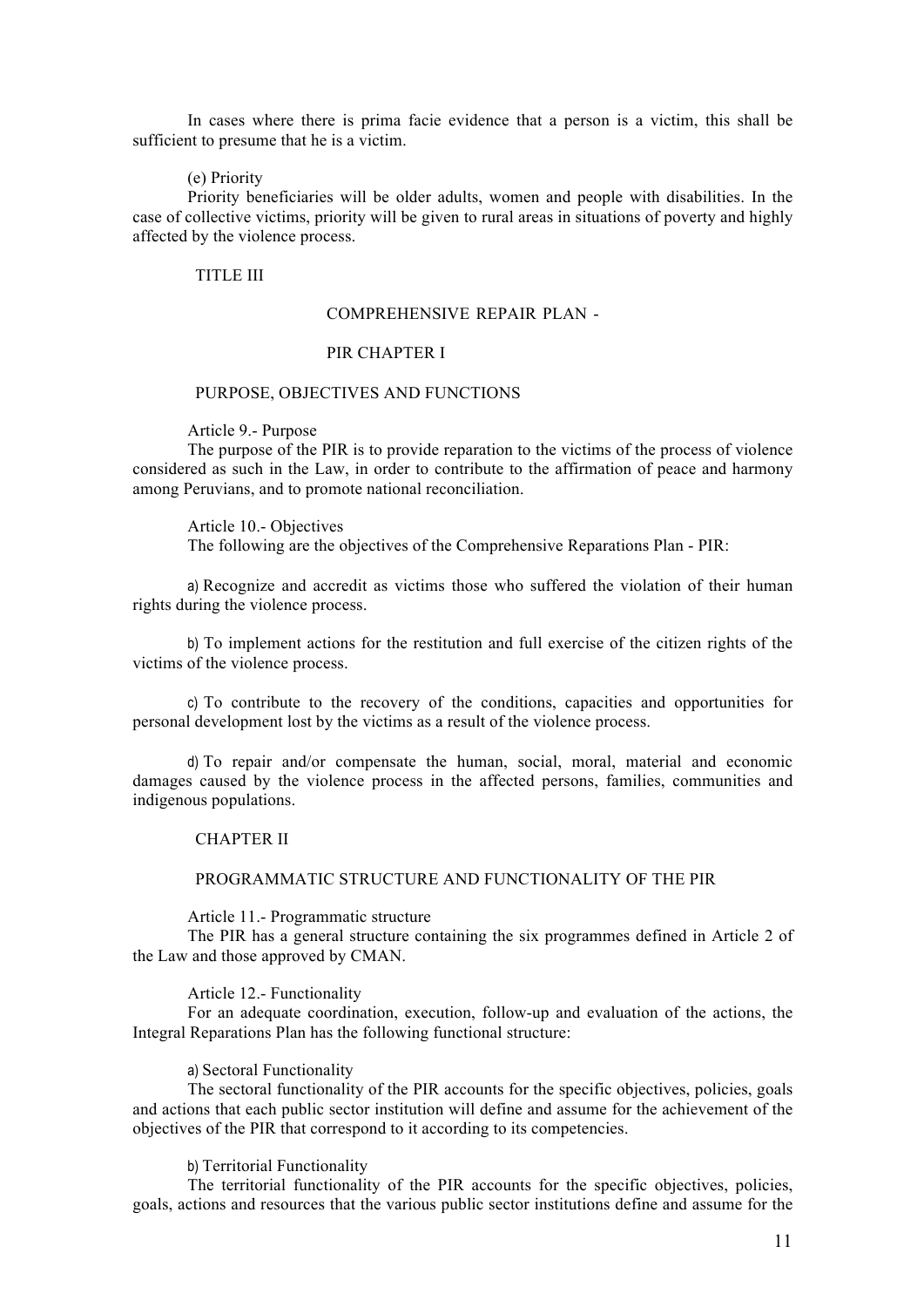achievement of the objectives of the PIR in their charge, at district, provincial and regional levels, in the areas where repair actions will be carried out.

TITLE IV

PROGRAMMES, MODALITIES AND ACCESS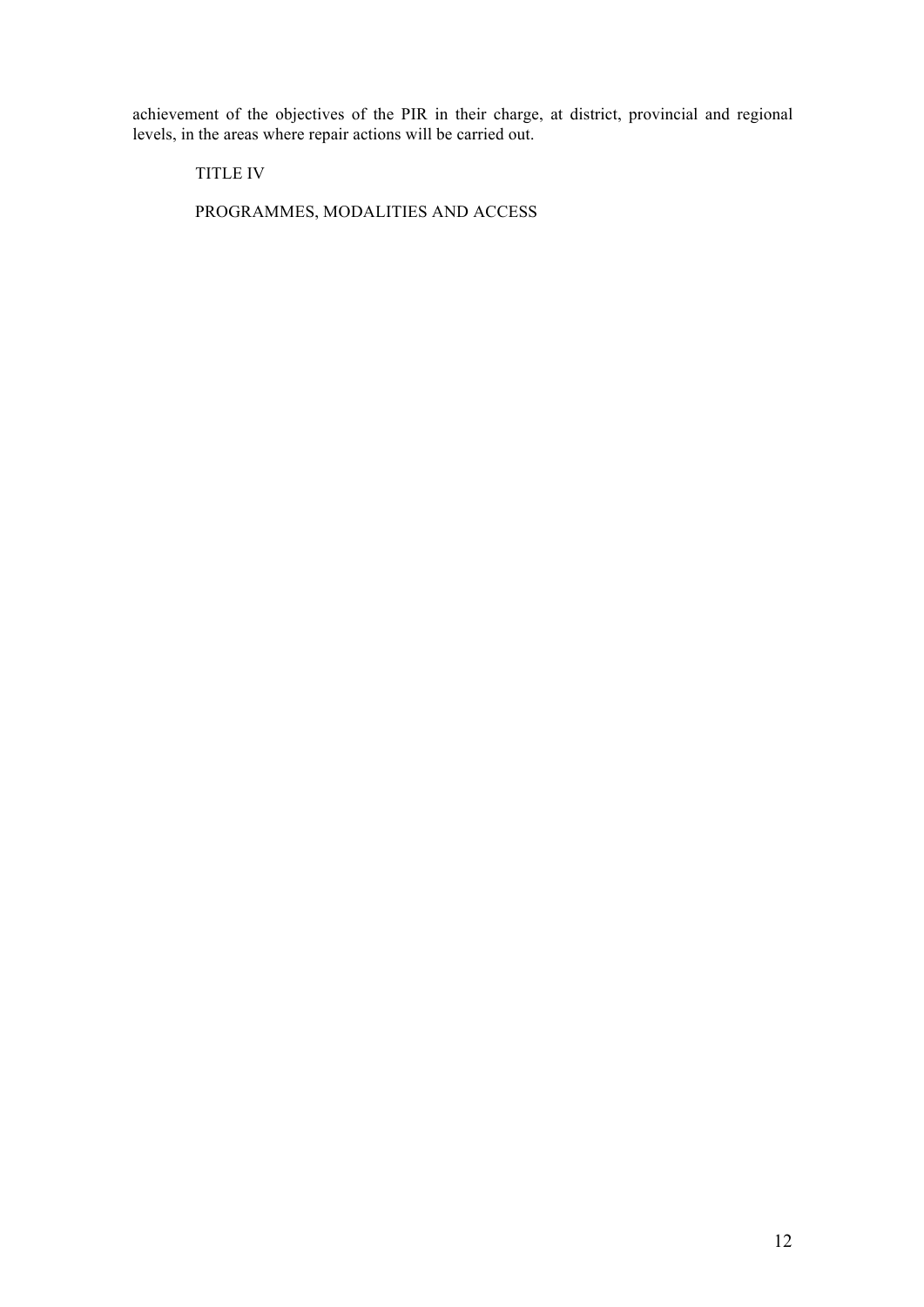Article 13.- Program of Restitution of citizens' rights

The objective of the programme for the restitution of citizens' rights is to establish the full and effective exercise of their civil and political rights by the population affected by the process of violence, seeking their legal rehabilitation, for which preferential access or priority treatment is created for this sector of society, guaranteeing them a situation of equality in the exercise of their rights vis-à-vis their other fellow citizens.

Article 14.- Beneficiaries of the Citizen Rights Restitution Program The beneficiaries of the Citizen Rights Restitution Program are:

a) family members of victims of enforced disappearance, according to Act No. 28413, which regulates absence by enforced disappearance during the period 1980-2000;

b) victims of forced recruitment and kidnapping;

c) persons improperly requisitioned for terrorism and treason;

d) innocent pardoned persons and innocent persons who have been imprisoned, whose police, judicial and criminal records were not annulled;

e) people who became undocumented as a result of the violence process

f) Those displaced by the process of violence, according to Law No. 28223 on Internal Displacement.

Article 15.- Modalities

The modalities of the Programme for the Restitution of Citizens' Rights are as follows:

a) Regularization of the legal situation of the disappeared.

b) Regularization of the legal status of requisitioned persons.

c) Annulment of the police, judicial and criminal records of the victims benefiting from the PIR in application of the corresponding rules.

d) Regularization of the situation of the undocumented.

e) Regularization of inheritance rights and legal reorganization of the movable or immovable property of PIR victims.

f) Exoneration by Law of judicial, administrative, registry, municipal and other costs, for the case of necessary actions for the fulfillment of what is foreseen in this Regulation.

Article 16.- Specific intervention of public entities for the restitution of citizens' rights The High Level Multisectoral Commission will coordinate actions with:

- The National Registry of Identification and Civil Status, which, in coordination with Regional and Local Governments, will implement an extraordinary program of totally free inscriptions and re-inscriptions of beneficiaries whose documents were destroyed or disappeared as a result of the violence. The evidentiary requirements for this purpose shall be the minimum necessary.

- The Ministry of Agriculture, through the Special Land Titling Program and Rural Cadastre - PETT, and together with the Ministry of Justice, through COFOPRI and the National Superintendency of Public Registries, will coordinate an extraordinary and prioritized plan for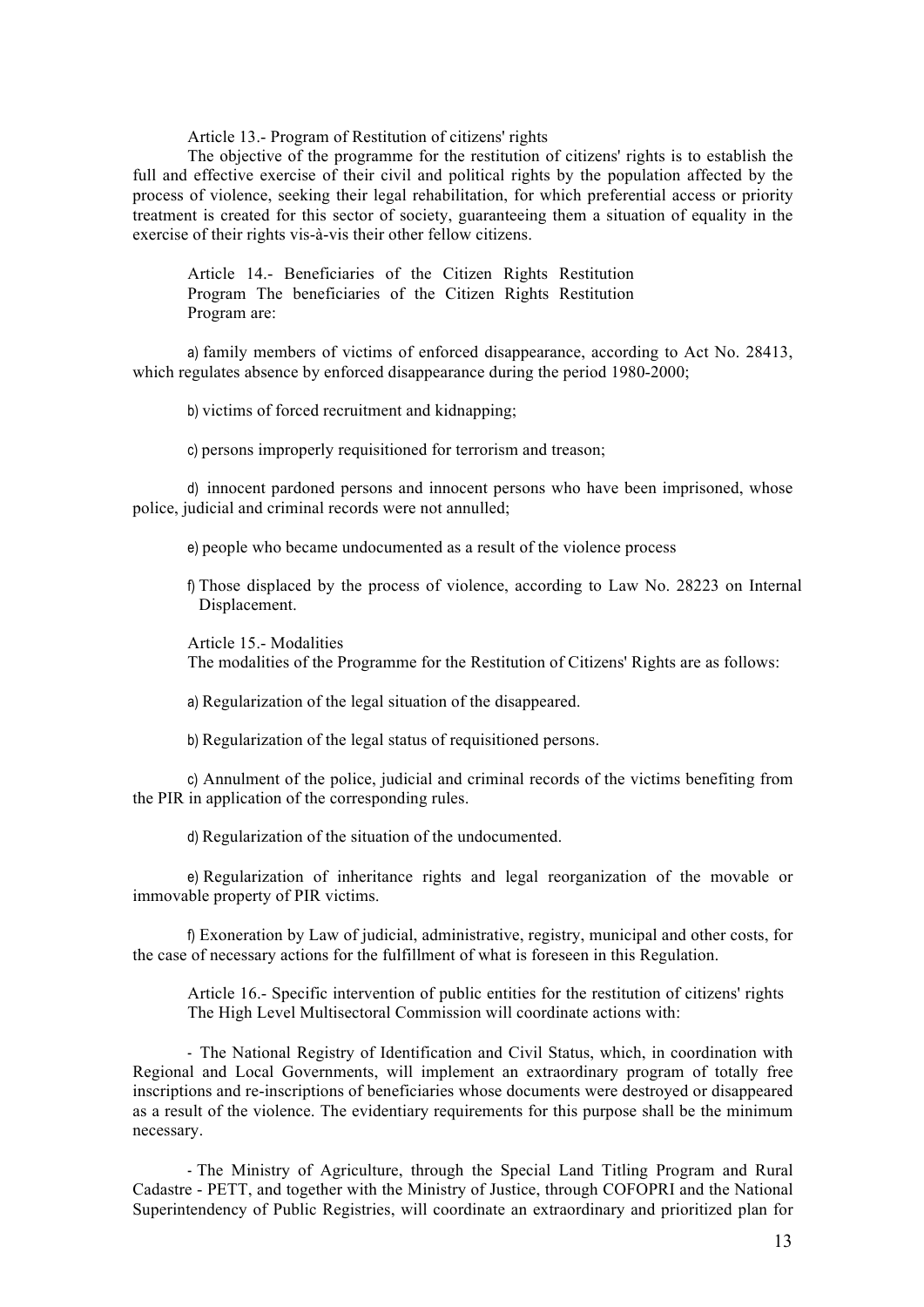legal clean-up of real property, whether rural and/or urban, that seeks to maintain the situation that existed before the violence process.

Likewise, the Ministry of Justice, without prejudice to the intervention of other executing entities and in compliance with its functions, will provide free legal advisory services to the beneficiaries of this program.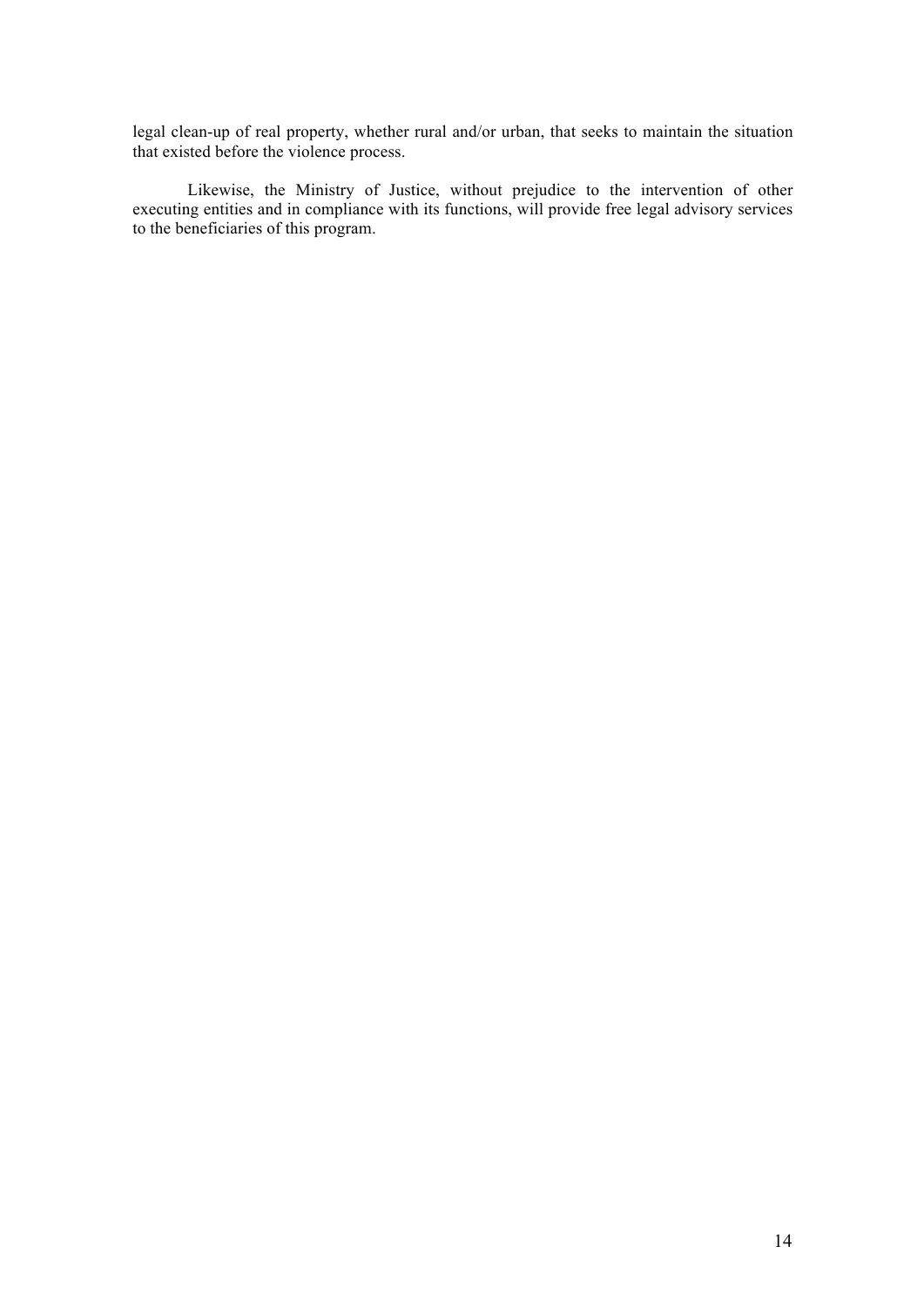- Local Governments, which, insofar as they are competent, shall incorporate into their procedures the most expeditious forms of care for the regularization of the situation of undocumented persons, as well as the issuance of birth certificates for victims of violence who do not have their registration, as a result of attacks or armed actions resulting from the process of violence.

Article 17.- Reparations program in education

The objective of the Reparations in Education Program is to provide facilities and new or better access opportunities to victims and their families who, as a result of the process of violence, lost the possibility of receiving an adequate education or of completing their primary, secondary, higher technical and/or university studies. This programme will be implemented through public education institutions. It can be applied in private institutions when they voluntarily establish it.

Article 18.- Beneficiaries of reparations in education They are beneficiaries of the educational reparations program:

a) The individual beneficiaries who, because of the violence process, had to interrupt their

studies;

b) The sons and daughters of direct and indirect victims of violence.

c) People who, being minors, formed a Self-Defense Committee.

Article 19.- Modalities

The following are modalities of the reparations program in education:

a) Exemption from payment of tuition fees, pensions, entrance examination fees and school certificates; and catering and housing services where applicable.

b) Implementation of integral scholarship program.

c) Adult education.

d) Access to and restitution of the right to regular basic education.

e) Access to appropriate job qualification opportunities.

Article 20.- Components of the Programme The Education Repair Program has the following components:

## a) Full scholarships

The High-Level Multisectoral Commission will coordinate actions with the Ministry of Education, through the National Institute for Scholarships and Educational Credit (INABEC), in order to implement a decentralized comprehensive scholarship program in the most affected departments, exclusively for beneficiaries, competitive, with quotas by region and by type of professional career, for higher technical or university studies.

## b) Adult Education

The High-Level Multisectoral Commission will coordinate actions with the Ministry of Education, which, through the National Literacy Programme and educational institutions with experience in this type of programme, will establish adult education programmes in areas with the greatest incidence of violence, both urban and rural, and, through the office of Coordination for Rural Educational Development, will implement special out-of-school programmes aimed at enabling the completion of primary or secondary education. In addition, the High-Level Multisectoral Commission will coordinate with the Ministry of Education to set up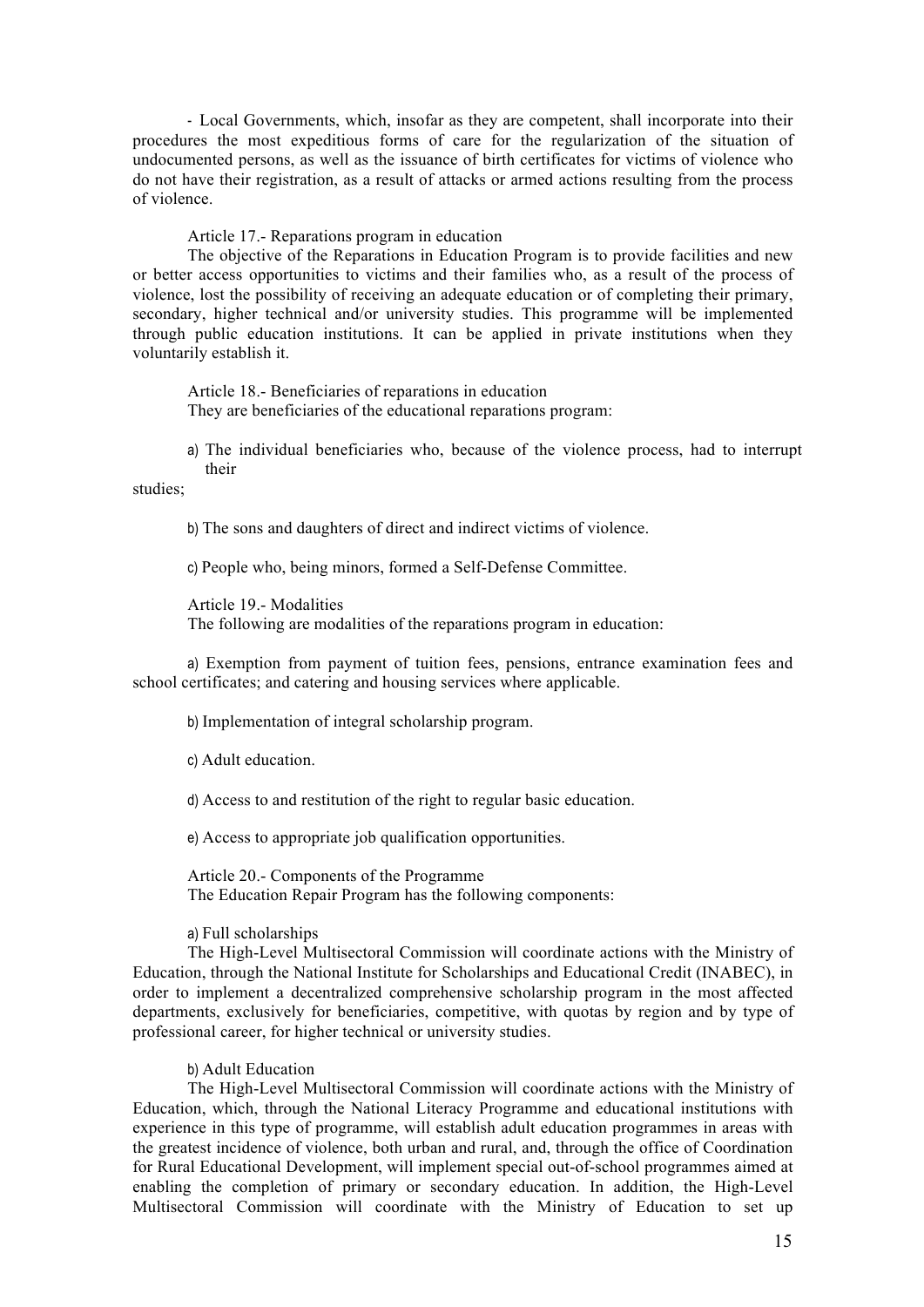Occupational Education Centres (CEOS) and productive technical training centres for adults affected by the violence process. In both cases, cultural and linguistic differences in each area should be taken into account, as well as local mental health diagnoses.

## Article 21.- Conventions

The High-Level Multisectoral Commission will coordinate with the Ministry of Education to promote the signing of cooperation agreements with public universities to facilitate access to their services by the beneficiaries of this program, as well as the granting of the exemptions mentioned above.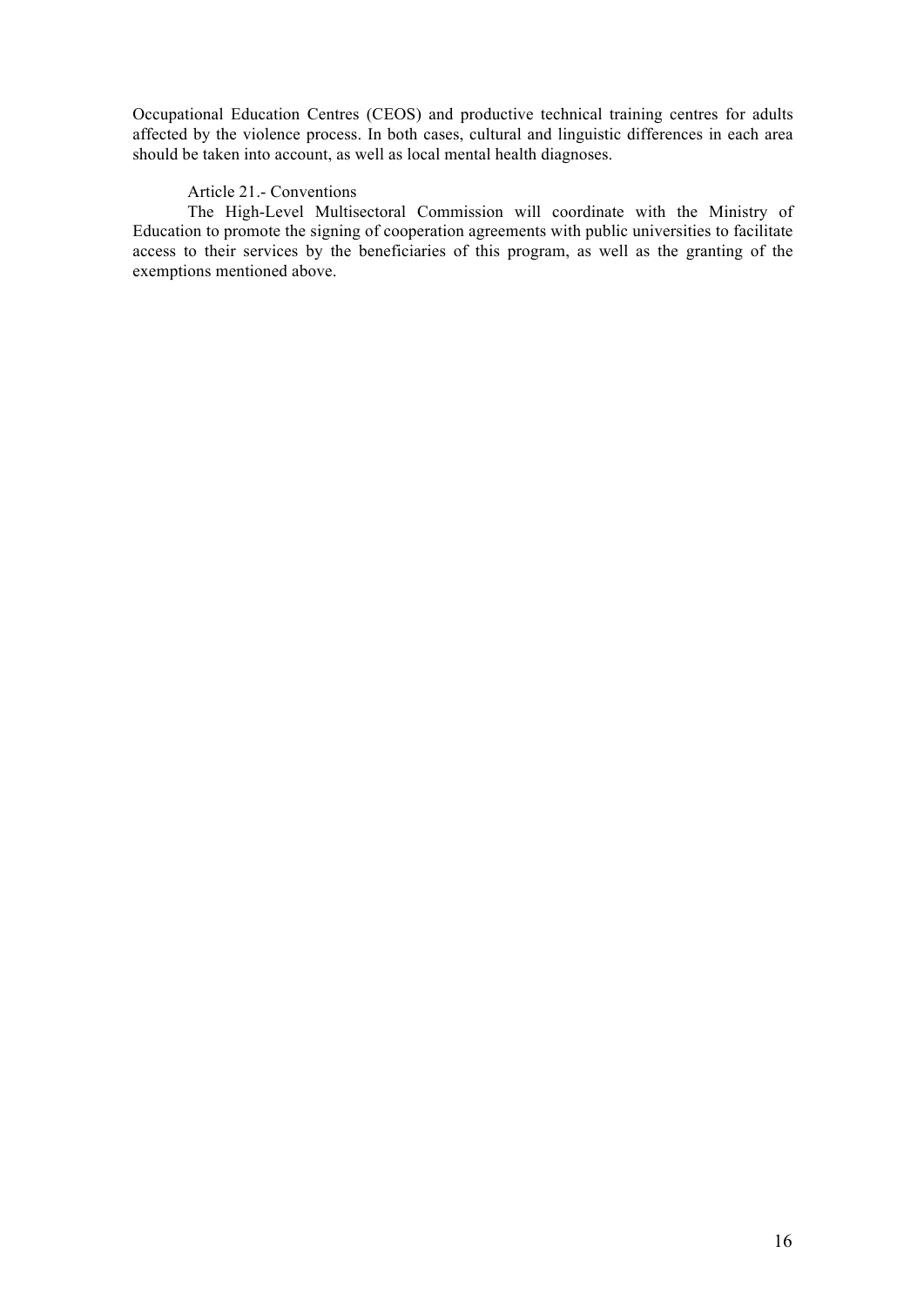Article 22.- Health reparations program

The objectives of this programme are the recovery of mental and physical health, the reconstitution of social support networks and the strengthening of capacities for personal and social development. The following are modalities of the health reparations program:

a) Comprehensive care in public health services, giving priority to children, women and the elderly.

b) Comprehensive recovery from community intervention, which includes:

b.1 Reconstruction of community support networks

b.2 Recovery of historical memory

b.3 Creation of community spaces for emotional recovery.

c) Recovery from clinical intervention, which implies the design of a clinical care model that adjusts to the needs and human resources of the different areas of the country.

d) Promotion and prevention through education and awareness-raising.

e) Inclusion in public health policies.

f) Improvement of the care infrastructure in health services.

Article 23.- Beneficiaries of health repairs

The beneficiaries of this program are persons and groups of persons accredited by the RUV, who suffer from any physical and/or mental problem that has been directly produced by or is the result of the violence process.

The High Level Multisectoral Commission shall coordinate actions with the Ministry of Health, ESSALUD, and the Ministry of Health.

The purpose of the programme is to provide training for health professionals in order to achieve the aims of the programme, through a specialized unit to develop the programme and carry out the corresponding actions.

In coordination with the Multisectoral Commission, the Ministry of Health and, where appropriate, the Regional Health Directorates, will train professionals in their networks and micro-networks of health-care providers in both urban and rural areas, to which beneficiaries requiring clinical care may be referred and attended. Permanent health care campaigns will also be promoted in affected communities.

The scope and coverage of the Comprehensive Health Insurance shall include individual beneficiaries suffering from any physical and/or mental problem, with priority given to persons with permanent, partial or total disability, when such disability is the result of rape, torture, wounds or injuries occurring during the violence process, accredited by the corresponding entities.

The individual beneficiaries will be integrated into the SIS and will enjoy free medicines provided by the State through the pharmacies of public hospitals and medical care centers in case of ambulatory treatment within the framework of the SIS. In addition, medicines for the treatment of complex illnesses will be provided free of charge when they result from acts of violence.

The High Level Multisectorial Commission will coordinate, together with the Ministry of Health, the equipment of the health centers that will provide assistance to the PIR beneficiary victims and will promote the communal first-aid kits.

Article 25.- Collective Reparations Program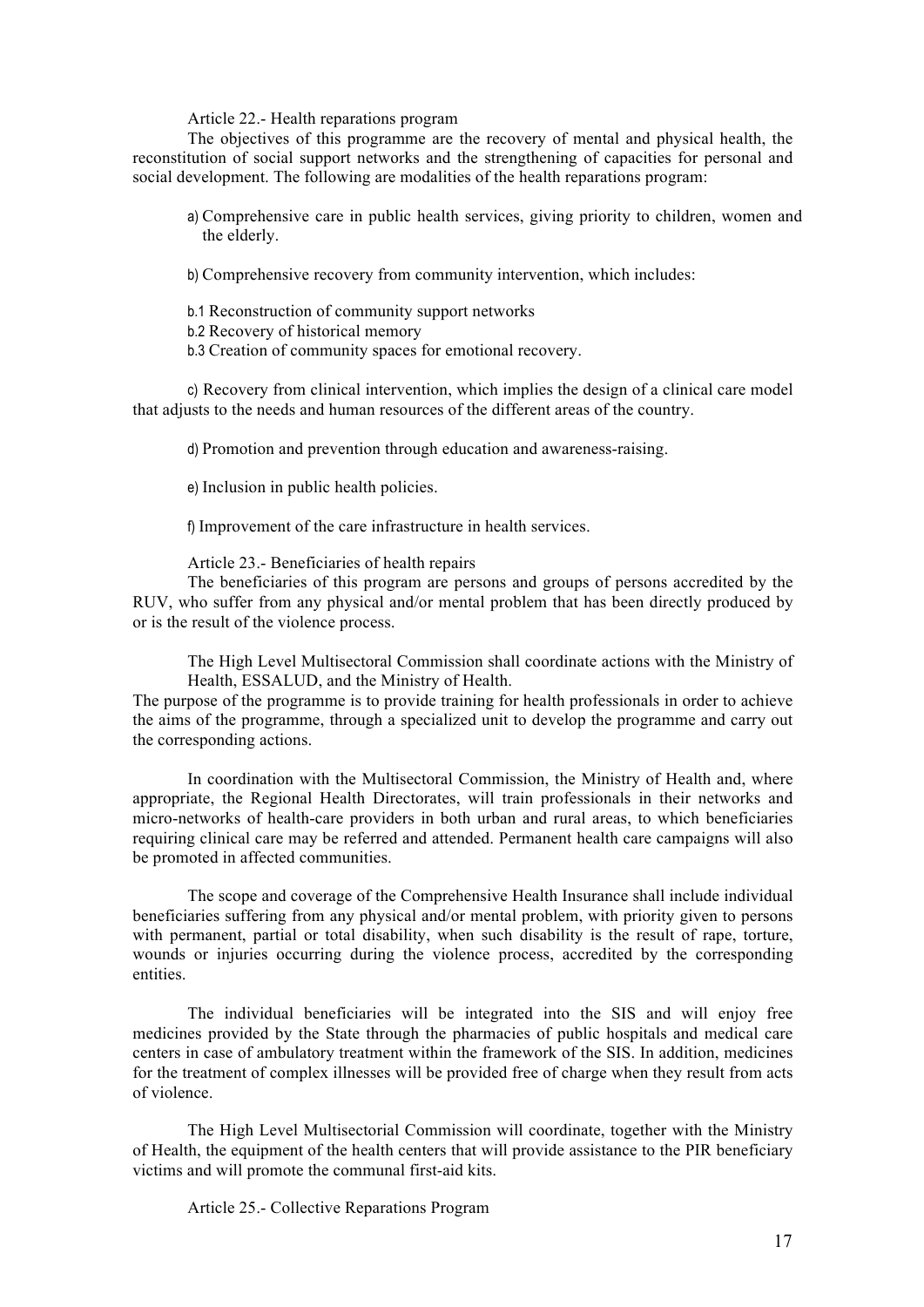The objective of the Collective Reparations Program is to contribute to the reconstruction of the social and institutional, material and economic-productive capital of families and rural and urban communities affected by the violence process.

## Article 26.- Beneficiaries of collective reparations

They may be beneficiaries of the collective reparations program of the families, peasant communities, native communities, town centers, and other forms of community organization affected by the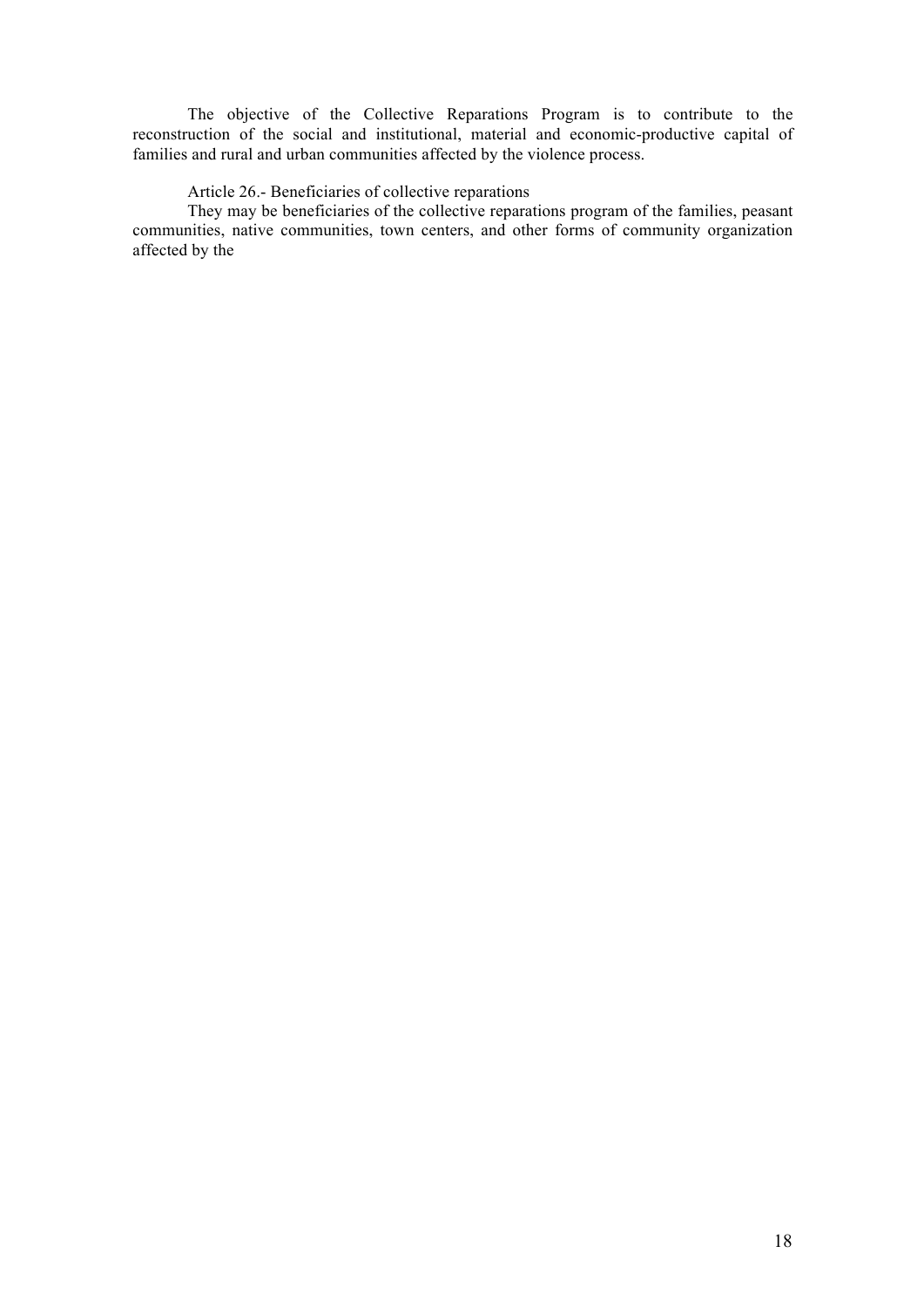the families of displaced persons from the affected communities in their places of insertion.

Article 27.- Modalities They constitute modalities of the collective reparations program:

a) Institutional consolidation, which includes the incorporation of actions to support the legal reorganization of communities, the establishment of local authorities and powers, training in human rights, prevention and resolution of internal and intercommunal conflicts, based on a participatory communal diagnosis that helps to identify the necessary actions, within a rightsbased approach that prioritizes education for peace and the construction of a culture of peace.

b) The recovery and reconstruction of economic, productive and trade infrastructure, and the development of human capacities and access to economic opportunities.

c) Support for return, resettlement and repopulation, as well as for populations displaced as a result of the violence process.

d) The recovery and expansion of basic services infrastructure for education, health, sanitation, rural electrification, recovery of communal heritage and others that the collective can identify.

Specific intervention by public entities for the collective reparations program The High-Level Multisectoral Commission and the Ministry of Agriculture shall develop a special program.

of support to agriculture and livestock, as well as training and technical assistance, which may be requested and managed by groups with legal recognition and due representation.

The High-Level Multisectoral Commission will coordinate with the Ministry of Education to ensure that the latter implements plans and programmes that give priority attention to areas affected by the violence process. These plans and programmes include at a minimum the construction or reconstruction of educational premises, furniture and equipment for initial, primary, secondary and technical education. Preference will be given to teacher training in specific pedagogy in intercultural bilingual education.

The High-Level Multisectoral Commission will coordinate with the Ministry of Health in order to (\*)NOTE SPIJ implement plans and programs of priority attention to the areas affected by the violence process. These plans and programs include, at a minimum, the construction or reconstruction of health facilities, equipment, supply with medicines and supplies, and the provision of health professionals.

The Ministry of Women and Social Development, in coordination with the High-Level Multisectoral Commission, will contribute with its National Programs to the execution of the activities within its competence, within the scope of collective reparations.

Methodology of the Programme The Collective Reparations Program will be executed under the following methodology:

a) Allocations for reconstruction and repair

Amounts to be allocated to collectives for reconstruction or community development initiatives should be stipulated according to established budgetary standards and methodologies.

b) Gradual and decentralized process

Given the number of collectives affected, this program will be developed from staggered phases of execution, where the initial phase should be applied in a limited number of collectives affected, with the intention of defining and designing more appropriately the implementation of successive phases of the program. The programme is planned, formulated and implemented from its inception in a decentralized manner, so that regional and local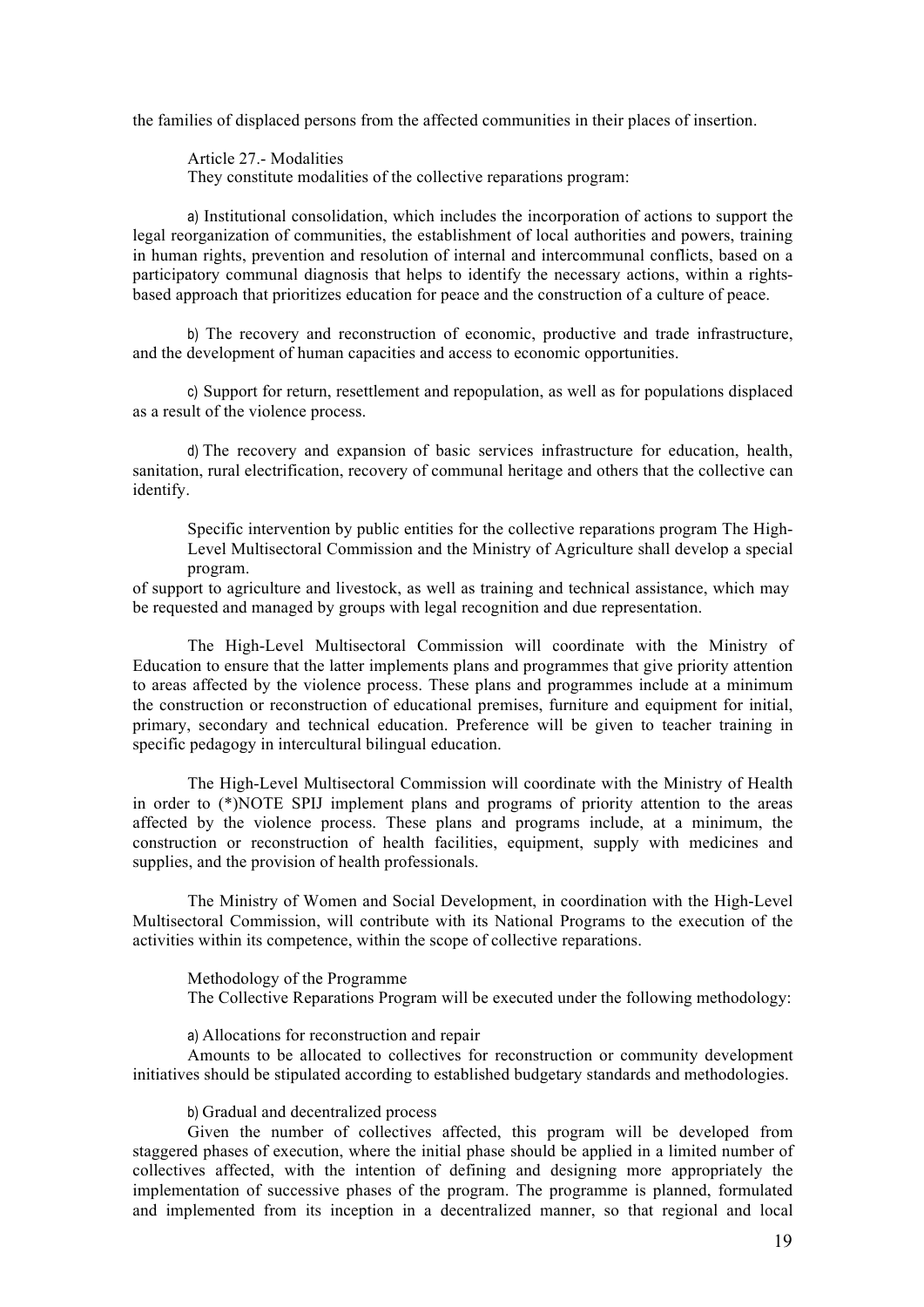governments and the collectives themselves actively participate in its development, within a gradual process and in stages, according to the reality of each affected area.

## Article 30.- Symbolic Reparations Program

The objective of the symbolic reparations program is to contribute to restoring the social bond broken by the process of violence between the State and the people and between the people themselves, through public recognition of the harm inflicted on them by the action of subversive groups and the action or omission of the State, in the search for national reconciliation of Peruvian society as a whole towards the victims.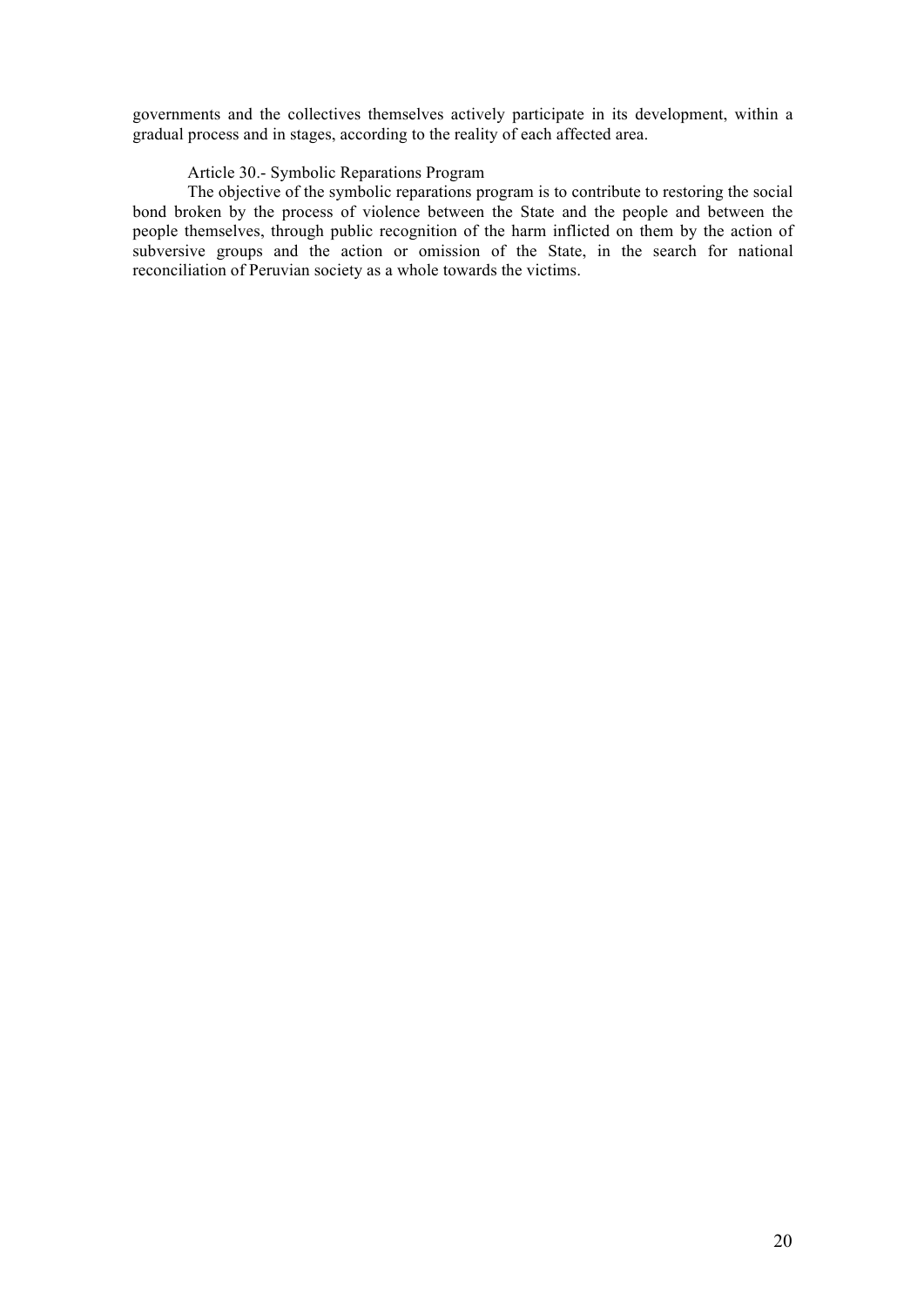Article 31.- Beneficiaries of symbolic repairs

Victims of the violence process, both individual and collective, may be beneficiaries of this program.

Article 32.- Modalities The following are modalities of the symbolic reparations program:

a) Public gestures, including apologies to the country by representatives of State Powers, letters to victims or their families, public ceremonies for the massive information of the CVR Report.

b) The acts of recognition, which includes the recognition of all victims of the violence process, the innocent who suffered imprisonment; social leaders and civil authorities, members of the Armed Forces and the National Police and local governments, members of the Self-Defense Committees, organizations of those affected by the violence process and organizations committed to the defense of human rights and communities.

c) Acts that lead to reconciliation, be they changes in symbols associated with violence in the affected territories and resignification of symbols of human rights violations, be they closure and/or reconditioning of prisons that symbolize these violations, on proposal and in coordination with those affected.

d) The reminders to the heroes of pacification, assigning names to the streets, public squares of the community, bridges, roads, district or region, to proposal and in coordination with those affected.

e) The inclusion, as Heroes for Peace, of the victims indicated in the Final Report of the Truth and Reconciliation Commission.

f) The declaration of the 28th of August each year as the "Day of Tribute to all victims of violence".

Article 33.- Programme for the promotion and facilitation of housing access

The objective of the programme for the promotion and facilitation of housing access is to provide housing access facilities to victims and/or their families who, as a result of the process of violence, lost their homes or were displaced from the place where they lived.

Article 34.- Beneficiaries of the Program for the promotion and facilitation of housing access The beneficiaries of this program may be individual or collective beneficiaries:

a) who lost their homes to destruction as a result of the violence process.

b) who face housing problems as a direct consequence of the violence process.

Article 35.- Modalities

They constitute modalities of the program of promotion and facilitation to the housing access:

a) Special housing construction and adjudication programme to be carried out in a progressive and decentralized manner

b) Projects to support the reconstruction and rehabilitation of rural housing.

c) Support for the legal reorganization of home ownership, calling for the participation of the competent State entities.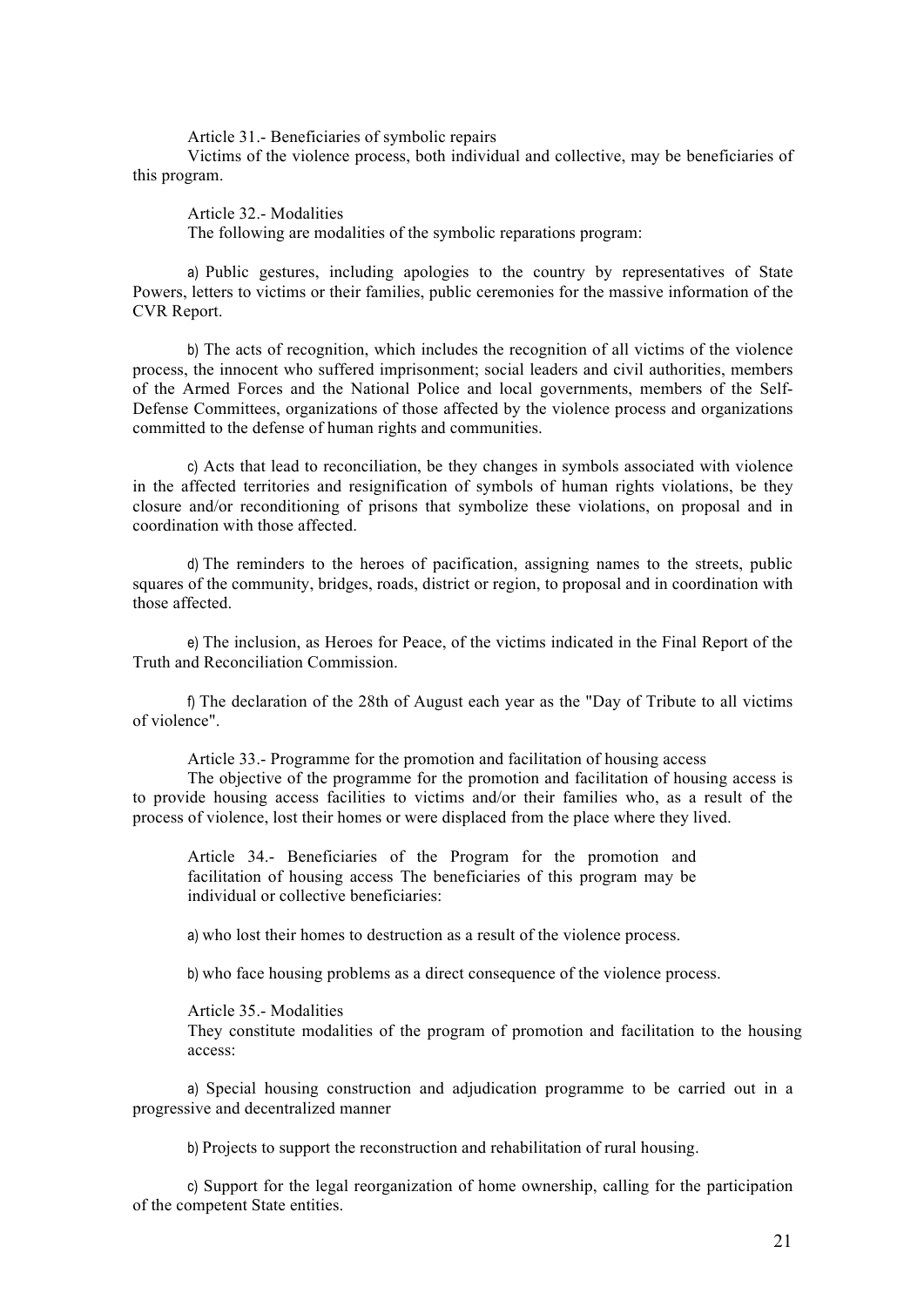d) Encouragement and support for the location of internally displaced families living in selected settlements in coordination with local governments, who should be considered as preferred beneficiaries in lot allocation campaigns.

e) Promotion, financial support and technical advice for the self-construction of the houses of internally displaced families that have precarious and temporary housing.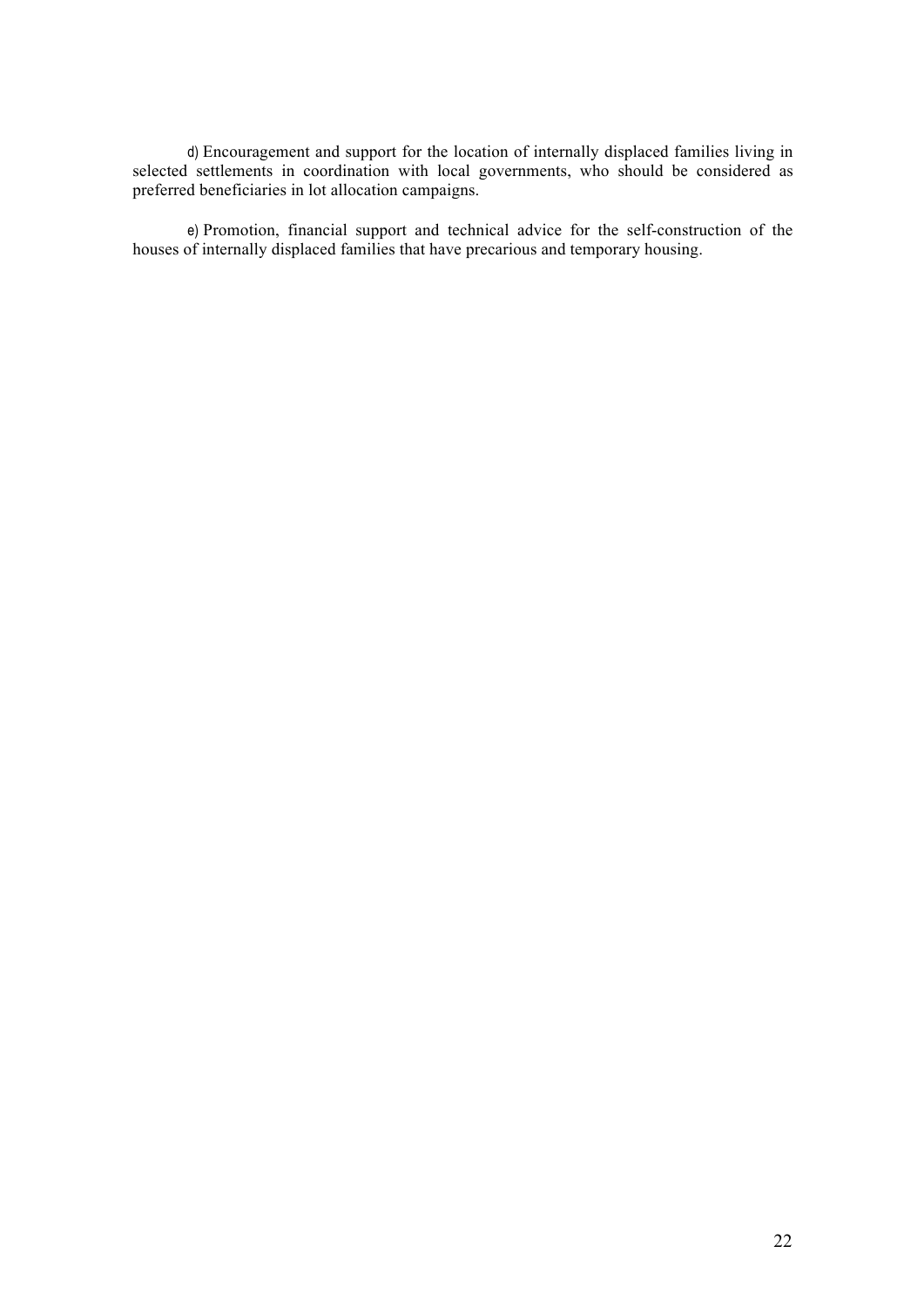Article 36.- Specific intervention of public entities for the program of promotion and facilitation of housing access.

The High-Level Multisectoral Commission will coordinate actions with the Ministry of Housing, Construction and Sanitation in order to develop actions aimed at the progressive construction and allocation of housing, which should be effective in the next ten years, to favor those who lost their homes due to destruction during the violence process; and will establish an additional and preferential score to be qualified as beneficiaries of the housing bonds of the housing programs.

Article 37.- Financial reparation program

The objective of this programme is to provide financial reparation to the victims referred to in Articles 38 and 39 of this Regulation. The granting of such reparations shall only take place when the process of determination and identification of victims referred to in the aforementioned articles has been completed, provided that the general procedures for registration, qualification and accreditation referred to in Article 73 of this Regulation have been followed.

Cases to be considered in order to determine and identify the beneficiaries of the economic reparations program

Taking into account the lists referred to in article 42, the Reparations Board shall determine and identify the beneficiaries of the Economic Reparations Program among the following cases:

a) victims of murder, arbitrary or extrajudicial execution.

b) victims of enforced disappearance.

c) persons who, as a result of attacks, aggressions or torture, have a permanent, partial or total physical or mental disability (recognized by the National Disability Commission (CONADIS)).

d) rape victims.

Article 39.- Beneficiaries of the economic reparation program

The beneficiaries of the economic reparation program will be the victims recognized in the previous article, or their relatives.

Article 40.- Accreditation of Victims and Beneficiaries of the economic reparation program

Victims and beneficiaries of the economic reparation program must be registered with the RUV in charge of the RC.

Article 41.- Period for determining and identifying the beneficiaries of the economic reparations program

Based on the sources of information considered in the following article, the Board of Reparations, after a period of two (2) calendar years counted from the publication of these regulations, will determine and identify the beneficiaries of this program.

Sources of Information to Determine and Identify the Beneficiaries of the Economic Reparations Program

The determination and identification of this program will be carried out taking as reference the information contained at the date of publication of the current Regulations, of the registers that are detailed below:

a) The list of the Truth and Reconciliation Commission;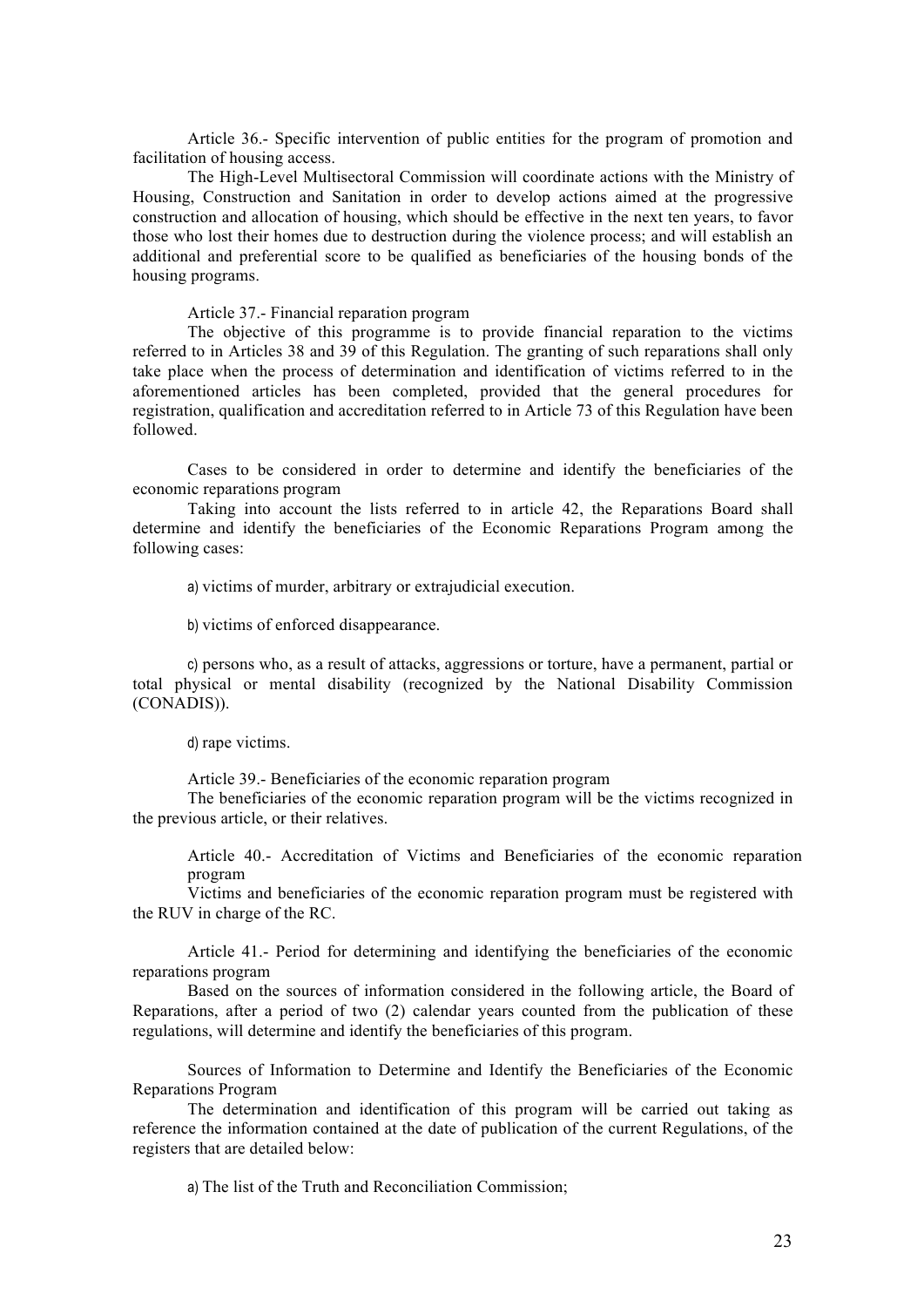b) The list "Los peruanos que faltan: lista preliminar de personas desaparecidas por la violencia política (1980-2000)" of the Ombudsman's Office;

c) The record of absence due to forced disappearance of the Ombudsman's Office;

d) The nominal lists resulting from the Census for Peace drawn up by

MIMDES. Article 43.- Budget of the Economic Reparations Program The economic reparations program will be subject to approved budget availability. for that. In this regard, it shall be subject to the processes and procedures established in Act No. 28411 and the following laws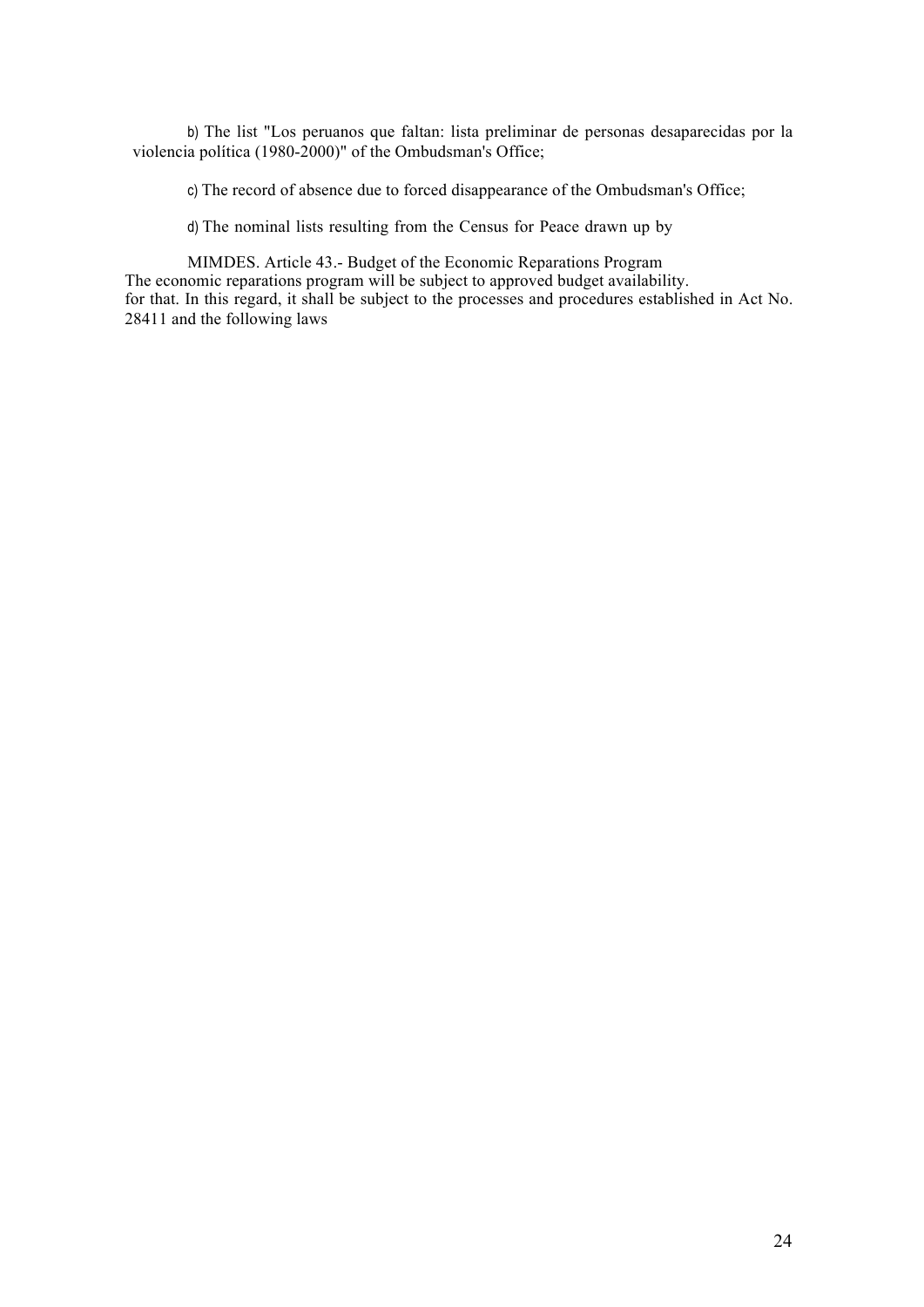budget for the public sector to be approved annually. To this end, the justice sector holder with a favorable opinion of the Ministry of Economy and Finance must propose in the budget corresponding to its Folder a special item for its financing.

Article 44.- Exclusions

The economic reparation allowance will be compensated or excluded, if the beneficiaries have received some monetary benefit from the State for:

- a) Application of current legal regulations;
- b) By virtue of friendly settlement agreements before the Inter-American Commission on Human Rights;
- c) In compliance with judgments of the Inter-American Court of Human Rights.

The allocation of economic reparation does not exclude or limit the enjoyment of other benefits granted by the State that have been established in accordance with law, except as indicated in the preceding paragraph.

If the beneficiary is entitled to receive more than one pecuniary reparation measure, he will receive the most advantageous one.

## TITLE V

## VICTIMS, BENEFICIARIES AND

## EXCLUSIONS CHAPTER I

## VICTIMS

Article 45.- Victims

Victims are all those persons or groups of persons who, due to the process of violence, suffered acts or omissions that violated norms of international human rights law, such as:

a) extrajudicial execution, b) murder, c) forced disappearance, d) sexual assault, e) torture, f) kidnapping, g) forced displacement, h) arbitrary detention, i) forced recruitment, j) violation of due process.

## CHAPTER II

#### DETERMINATION OF BENEFICIARIES AND EXCLUSIONS

## Article 46.- Beneficiaries

The beneficiaries of the Act and these Regulations are those victims, relatives of the victims, and human groups who, because of the concentration of mass violations, suffered individual violations of their human rights, and those who suffered damage to their social structure through the violation of their collective rights. Beneficiaries may be individual or collective. These qualities are not exclusive as long as the same benefit is not duplicated.

Victims who are not included in the PIR and claim a right to reparation will always retain their right to have recourse to the courts.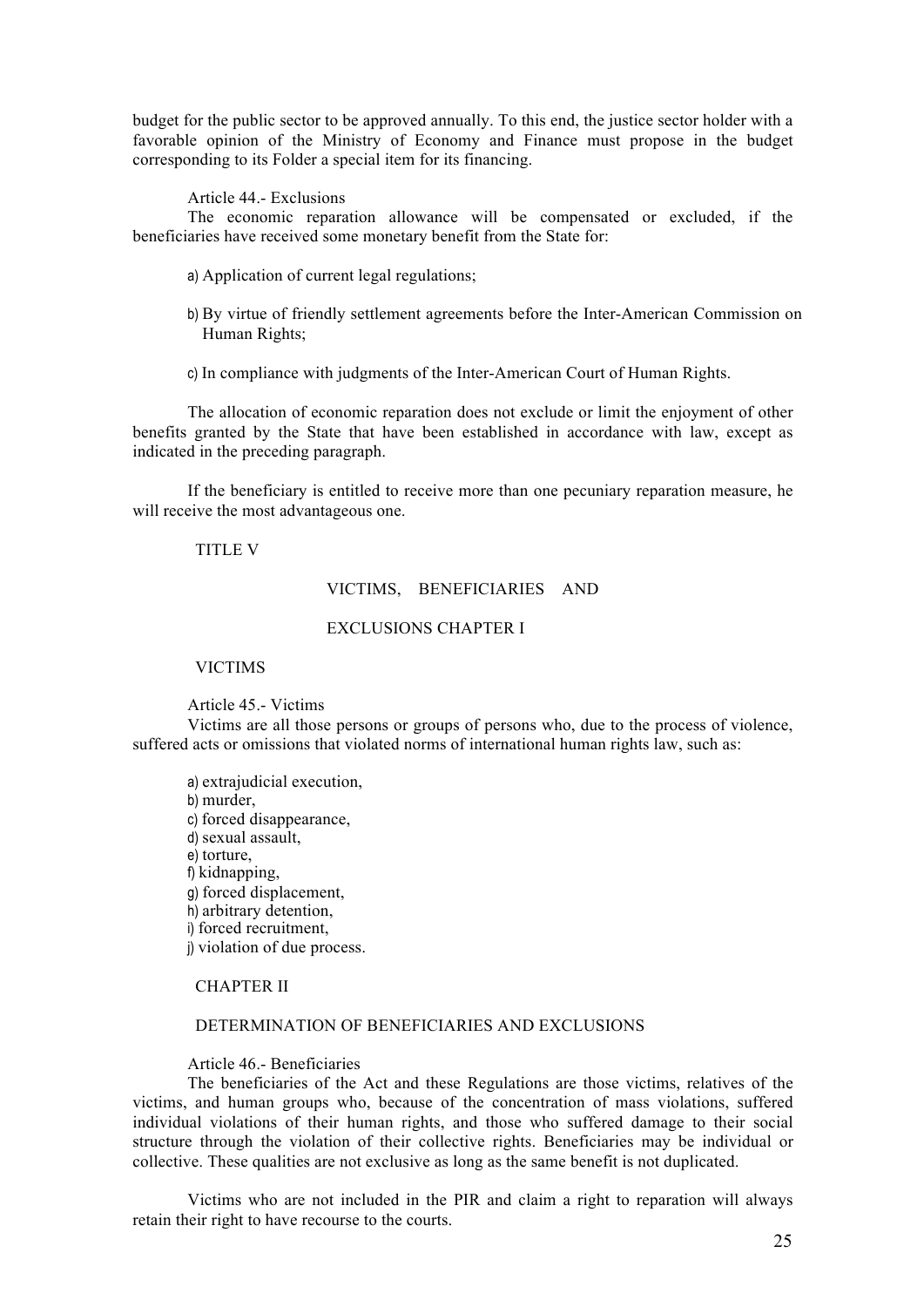Article 47.- Individual beneficiaries They are considered individual beneficiaries: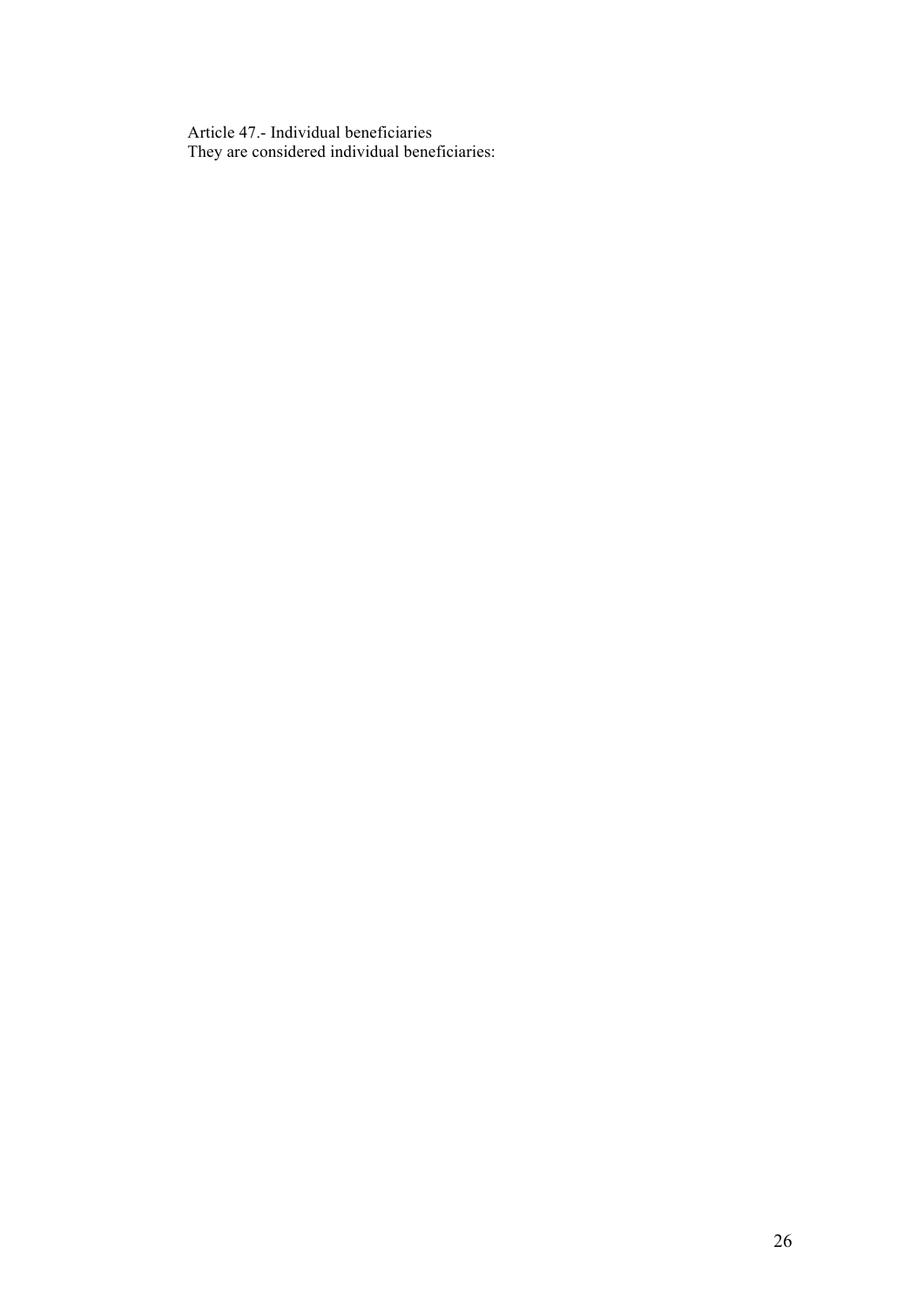a) Relatives of missing or deceased victims including the spouse or cohabitant, children and parents of the missing or deceased victim.

b) The direct victims include those who have been displaced, innocent people who have been imprisoned, those who have been tortured, rape victims, kidnap victims, members of the Armed Forces, the National Police of Peru and members of the Self-Defence Committees and Civil Authorities who were wounded or injured in actions that violated human rights from May 1980 to November 2000.

c) Indirect victims include children who have been raped, minors who formed a Self-Defence Committee, persons unduly requisitioned for terrorism and treason, and persons who were found to be undocumented.

Article 48.- Identification of Individual Beneficiaries

Individual beneficiaries will be identified according to the registration and accreditation carried out in the Single Registry of Victims - RUV.

The Reparations Council will prepare protocols and official methodological guides that will be made public for the registration of beneficiaries and for access to its database.

Article 49.- Priority individual beneficiaries

Priority will be given to both the development of reparation measures and the provision of benefits to orphaned victims, the elderly, widows and persons with disabilities.

Article 50.- Collective Beneficiaries The following categories are considered collective beneficiaries:

a) Peasant communities, native communities and other populated centres affected by the violence process will be identified using the following criteria:

a.1) Concentration of individual

violations; a.2) Arrasamiento;

a.3) Forced displacement;

a.4) Breakdown of communal institutions, using the following criteria: a.4.1)

Number of authorities killed, displaced and/or disappeared. a.4.2) Weakening of assemblies, boards and other forms of local government. a.4.3) Number of community organizations affected.

a.5) Loss of family infrastructure, using the following

criteria: a.5.1) Loss of land and work tools a.5.2) Loss of livestock a.5.3) Loss of housing a.5.4) Loss of means of transport

a.6) Loss of communal infrastructure, using the following

criteria: a.6.1) Loss of communal premises

a.6.2) Loss of communal productive infrastructure

a.6.3) Loss of communications infrastructure (bridges, roads, communal radios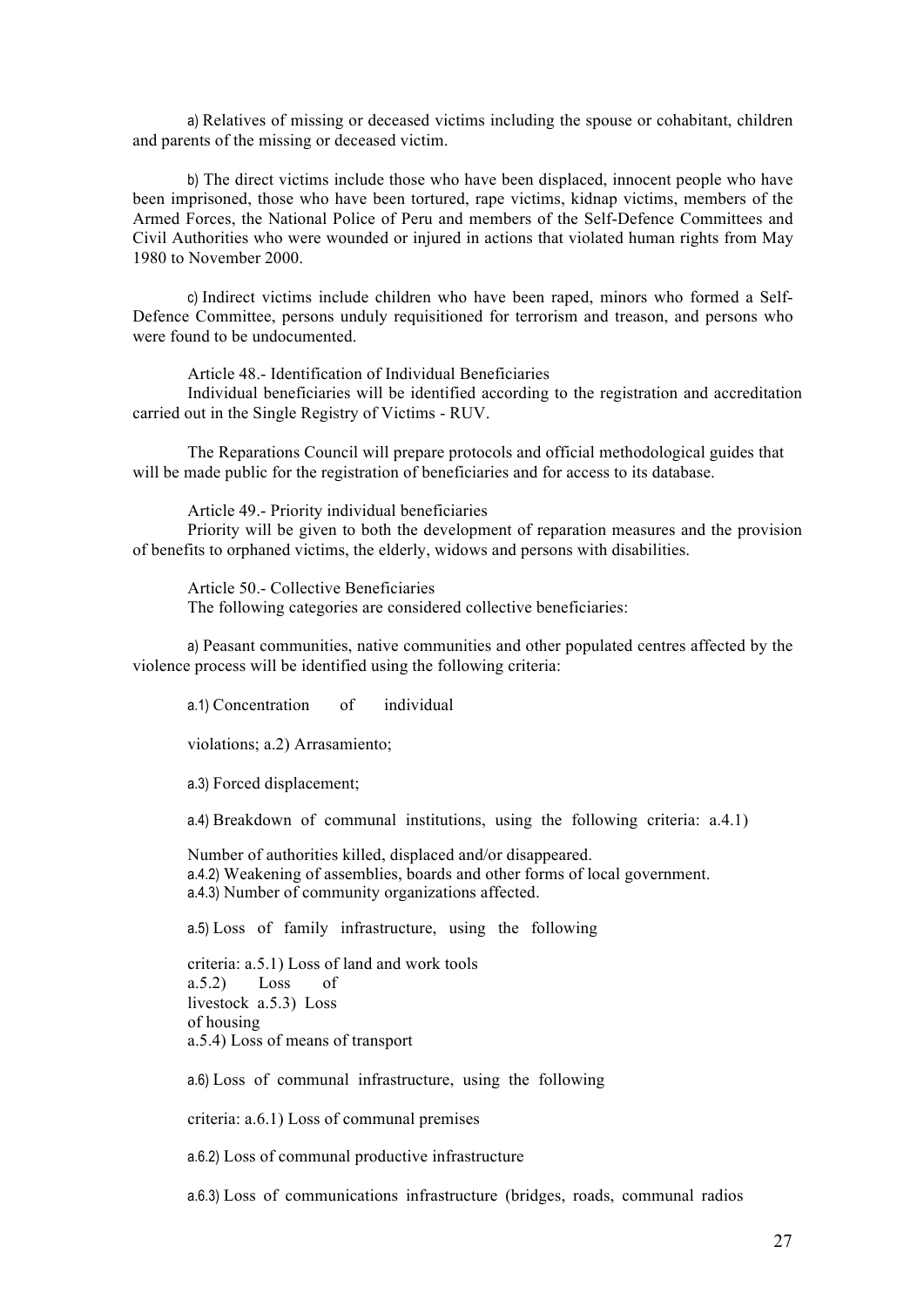and others) a.6.4) Loss of basic services infrastructure (water, energy, sanitation

and others).

b) Organized groups of non-returned displaced persons from affected communities in their places of insertion.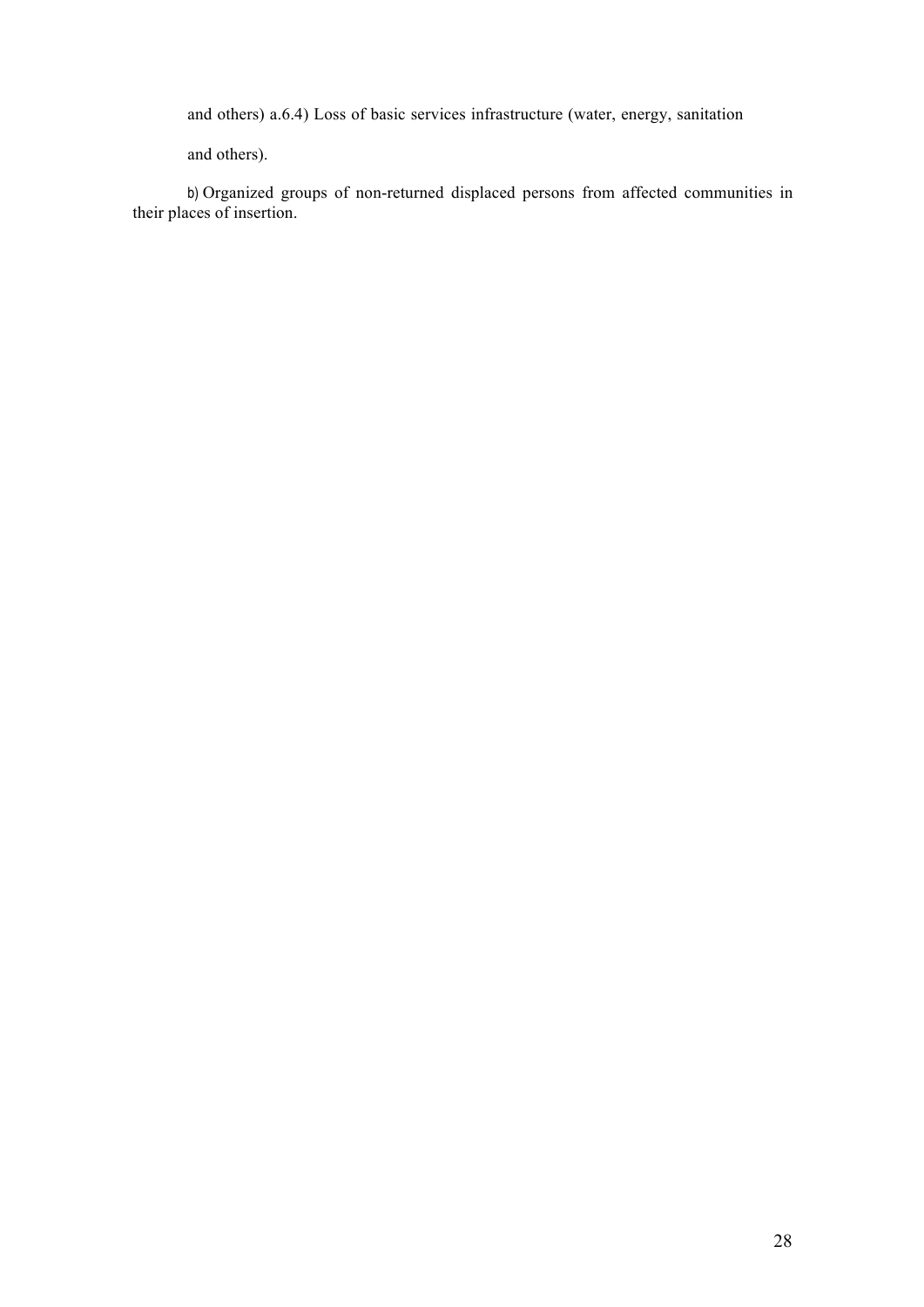Article 51.- Identification of collective beneficiaries

The collective beneficiaries will be identified according to the inscription and accreditation carried out in the Victims' Registry - RUV.

Article 52.- Exclusions from the status of Beneficiaries

They are not considered beneficiaries of the Act and of this Regulation: and therefore are not beneficiaries of the programmes referred to in this Act:

a) Members of subversive organizations.

b) Victims who have received reparations for other decisions or policies of the State, be they special laws for the care of victims or for compliance with sentences or international agreements on reparations, under the principle that one cannot receive a double benefit for the same violation.

c) In the case of local authorities, civil servants and public servants, as well as members of the Armed Forces and National Police, whose benefits are regulated by special laws, unless they have not yet received any benefits or have not yet been completed; in which case, they may opt to access exclusively the benefits contemplated in Act No. 28592 and these Regulations.

d) In the case of the members of the Self-Defense Committees, those persons who have already been compensated under article 10 of Supreme Decree No. 077-92-DE and Supreme Decree No. 068-98-DE-S/G are excluded from the Economic Reparation Program; except for those who have not received any benefit or have not yet completed the process, in which case, they may opt to access exclusively the benefits contemplated in Law No. 28592 and these regulations.

e) In the case of innocent pardoned persons, they will be regulated by the agreements derived from the application of the

S.D. No. 002-2002-JUS, on health, education, work and housing.

f) Persons who have benefited from a judicial ruling on reparations, or from an amicable settlement or a comprehensive reparation agreement, within the framework of the Inter-American Human Rights System, unless no economic compensation has been determined by amicable settlement, in which case the victims may opt for any of the benefits regulated in the Law and these Regulations, under the principles of equity, proportionality and nondiscrimination.

g) Persons who have cases pending before the inter-American system shall be entitled to the benefits set forth in Act No. 28592 and these Regulations, unless otherwise provided by a court decision.

Victims who are not included in the PIR and claim a right to reparation will always retain their right to have recourse to the courts.

## TITLE VI

## PIR IMPLEMENTATION AND MULTI-YEAR PROGRAMMING

Article 53.- Entities executing the PIR

The State entities in charge of implementing the PIR and Multiannual Programming, in accordance with the provisions of Article 11 of the Law, consistent with Article 3 of Supreme Decree No. 047-2005-PCM, are:

a) The Ministries that make up the Executive Branch in the National Government.

b) Regional Governments.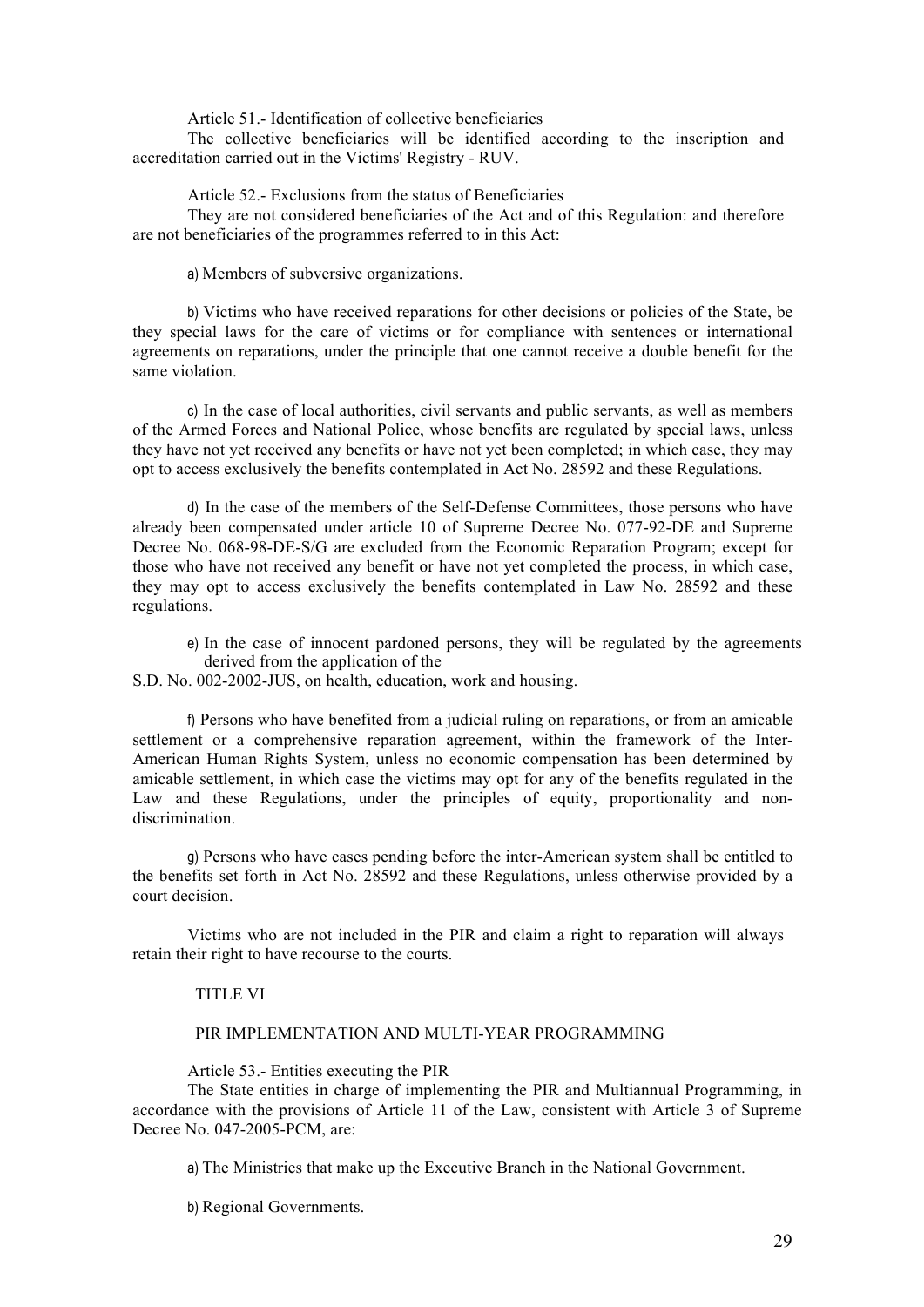- c) Local Governments; and
- d) Other State entities falling within the scope of the Act and this Regulation.

Article 54.- National Government, Subnational Governments and public sector entities The National Government will execute the Integral Reparations Plan through the Ministries, Decentralized Public Organisms and other existing entities in the public sector that make up the Executive Branch.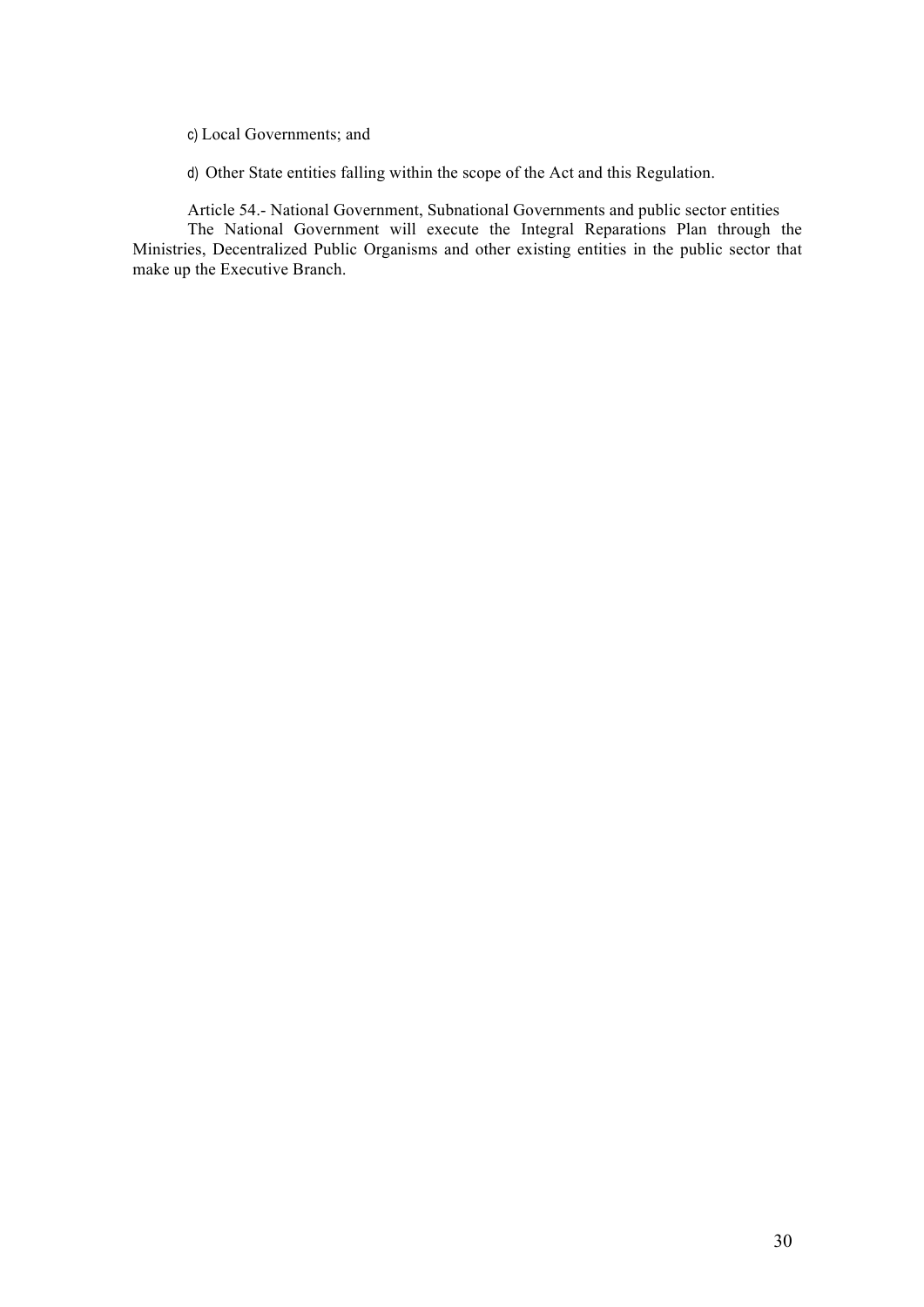Sub-national governments will do so through Regional and Local Governments.

The Regional Governments shall execute the Plan through their governing bodies and through their Managers, Regional Directorates and other line bodies, in accordance with their competencies.

Local Governments shall act through their governing bodies and through the Municipal Directorate and other line bodies in accordance with their competencies.

## Article 55.- Multi-annual Programming

In coordination with CMAN, national, regional, and local public sector institutions shall expressly include, under the responsibility of the holders of the budget specifications, the objectives, policies, actions, and goals that correspond to them regarding reparations in institutional management instruments, such as institutional strategic plans, multiannual programming, annual operational plans, and CMAN shall coordinate with the entities of the National Government, regional, and local governments in the execution of the programs referred to in these Regulations. To this end, these entities shall submit to CMAN the necessary information or administrative provisions that have been adopted, accrediting the granting of reparations.

#### Article 56.- Planning of PIR actions

The agencies of the National Government responsible for the execution of the PIR shall submit to CMAN, within a term of fifteen (15) working days computed from the effective date of this Regulation, the planning of the actions of the Plan and the programs of services and investments duly programmed for the budgetary exercise that corresponds to them to execute and that have been identified in the PIR. The planning of PIR actions and the programming of such actions will be sent to CMAN during the first two months of each year.

#### Article 57.- Procedures and Jurisdictions

It is the responsibility of CMAN to present, for approval by the Council of Ministers, the Multi-Year Programming of the State's action in the area of reparations.

## Article 58.- Enforcement of collective reparations

CMAN, in coordination with Local and Regional Governments, will consult with the affected populations on the modalities of collective reparation to be implemented, and then coordinate with the Ministries involved on the measures to be taken to achieve the objectives of this Program. Consultation presupposes the full and informed acceptance by the population involved of the modalities of reparation to be developed, after the incorporation of their own suggestions.

In order to prioritize the implementation of actions at the territorial level, the most affected departments will be considered first, according to the number of communities and population affected, and within them, with the same criteria, the most affected provinces and districts will be prioritized.

The national, regional and local government sectors, according to their powers and competencies, are responsible for the implementation of reparations, in accordance with the principles, objectives and approaches that inspire the Law and these Regulations.

The Peruvian Agency for International Cooperation and the National Directorate of Public Indebtedness of the Ministry of Economy and Finance will give the corresponding support to CMAN to manage the participation of international cooperation in the financing of the PIR.

## TITLE VII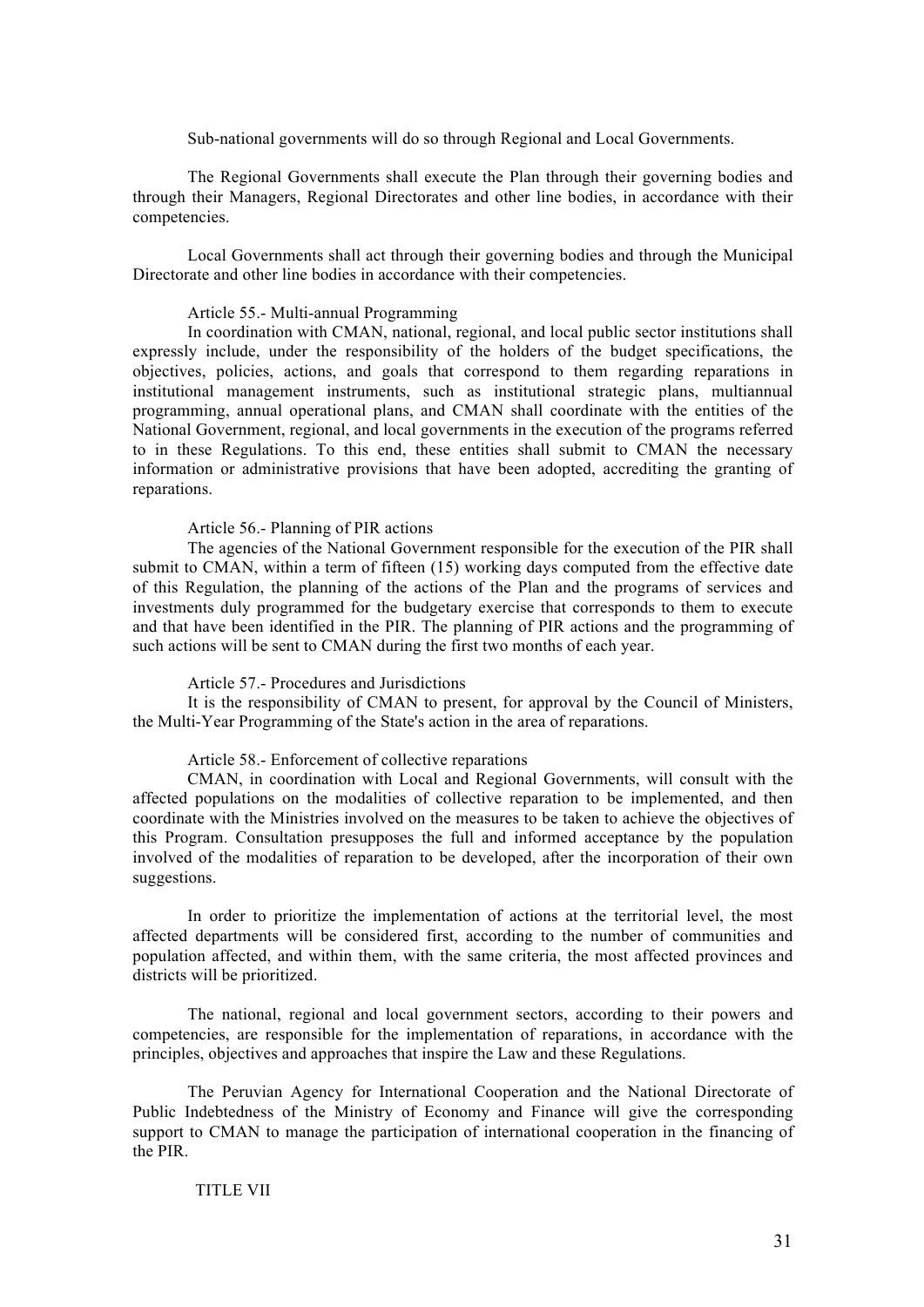## COMMISSION - CMAN CHAPTER I

## **FUNCTIONS**

Article 59.- General and specific functions

In accordance with article 8 of the Act, D.S. No. 011-2004-PCM, D.S. No. 024-2004- PCM, and D.S. No. 031-2005-PCM, CMAN is the body responsible for coordinating and monitoring State actions and policies in the areas of peace, collective reparation and national reconciliation.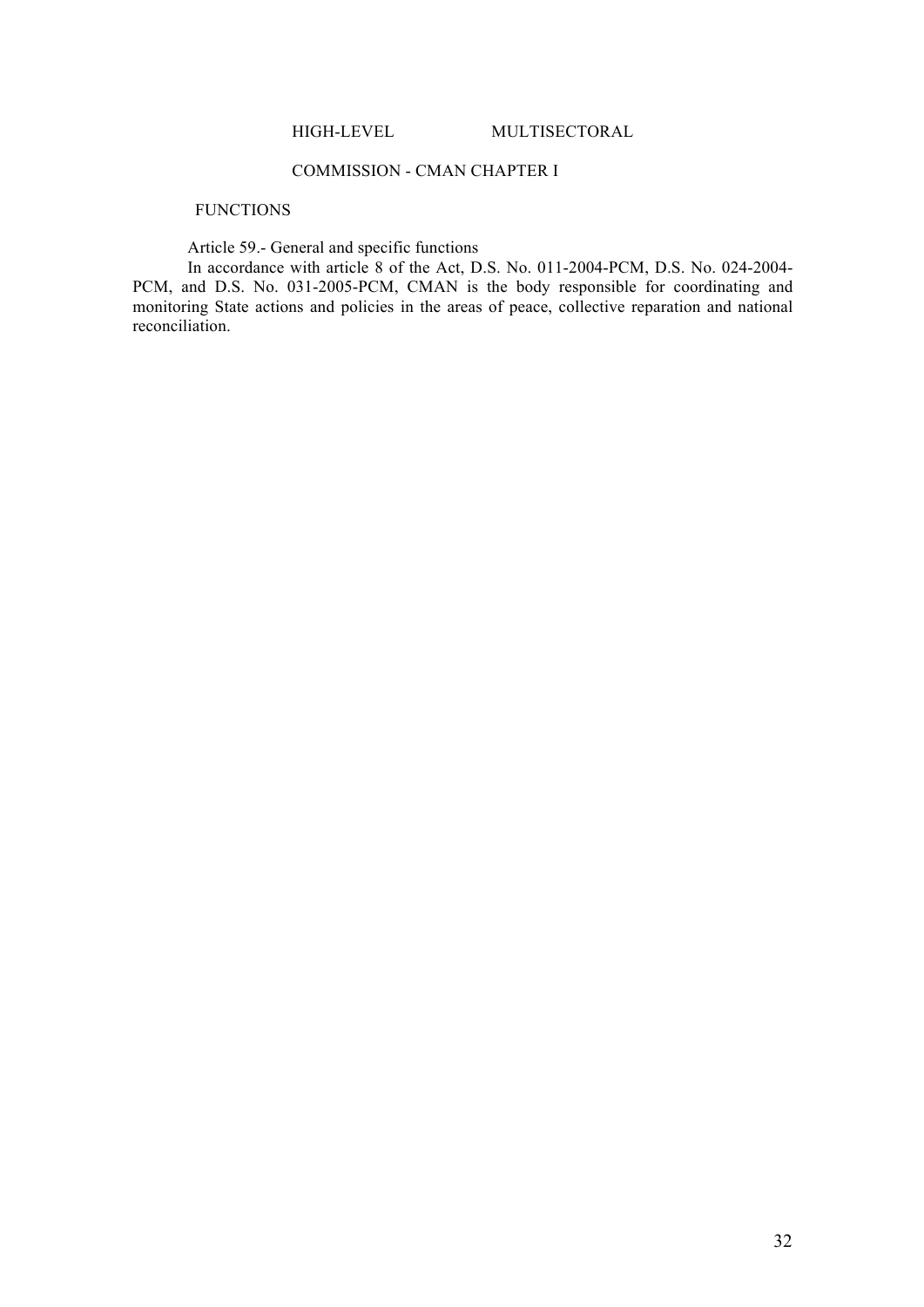Also, as coordinator and supervisor of the PIR, the CMAN has the following functions:

a. Explicitly establish the principles, approaches, objectives and policies that guide the action of the State for its three levels of government in the area of reparation to victims.

b. Establish general and specific actions, as well as goals for State action on reparations within the framework of multi-year programming processes.

c. Establish the priorities for State action in the area of reparations and the course of attention to them.

d. To coordinate the concurrent and specialized action of the State among its various sectors and levels of organization, in order to allow the most effective and efficient use of available resources.

e. Coordinate the actions of the public sector with those of civil society, international cooperation, and the victims and beneficiaries of the PIR, for the implementation of reparations.

f. Facilitate follow-up, accountability, transparency and continuous improvement of reparation actions.

h. Others to be established by CMAN.

In addition, the CMAN has the following specific functions assigned to it by these Regulations:

i. Elaboration of the programs detailed in the Law and in the present Regulation.

j. Coordinate with the corresponding specifications and the Peruvian Agency of International Cooperation the actions and projects tending to the financing of the PIR.

k. To record the effective execution of the reparation by the State entities, who will submit their corresponding reports for this purpose.

l. Design the organization and functioning of the CR and elect its members, who will be ratified by the President of the Republic through a Supreme Resolution.

m. Approve and submit annual reports to the Executive Branch for submission to the Justice and Human Rights Commission of the Congress of the Republic, in accordance with the third complementary and transitory provision of the Act. For compliance, Regional, Local Governments and other State entities involved in reparations shall submit the corresponding reports at the request of the CMAN within the deadlines and formats established by the CMAN and under its responsibility.

n. Establish the necessary coordination with the RC, in order to contribute to an adequate implementation of the IRP.

o. All others that are necessary for the fulfillment of its functions and objectives.

#### CHAPTER II

CMAN COMPETENCIES, COORDINATION, SUPERVISION AND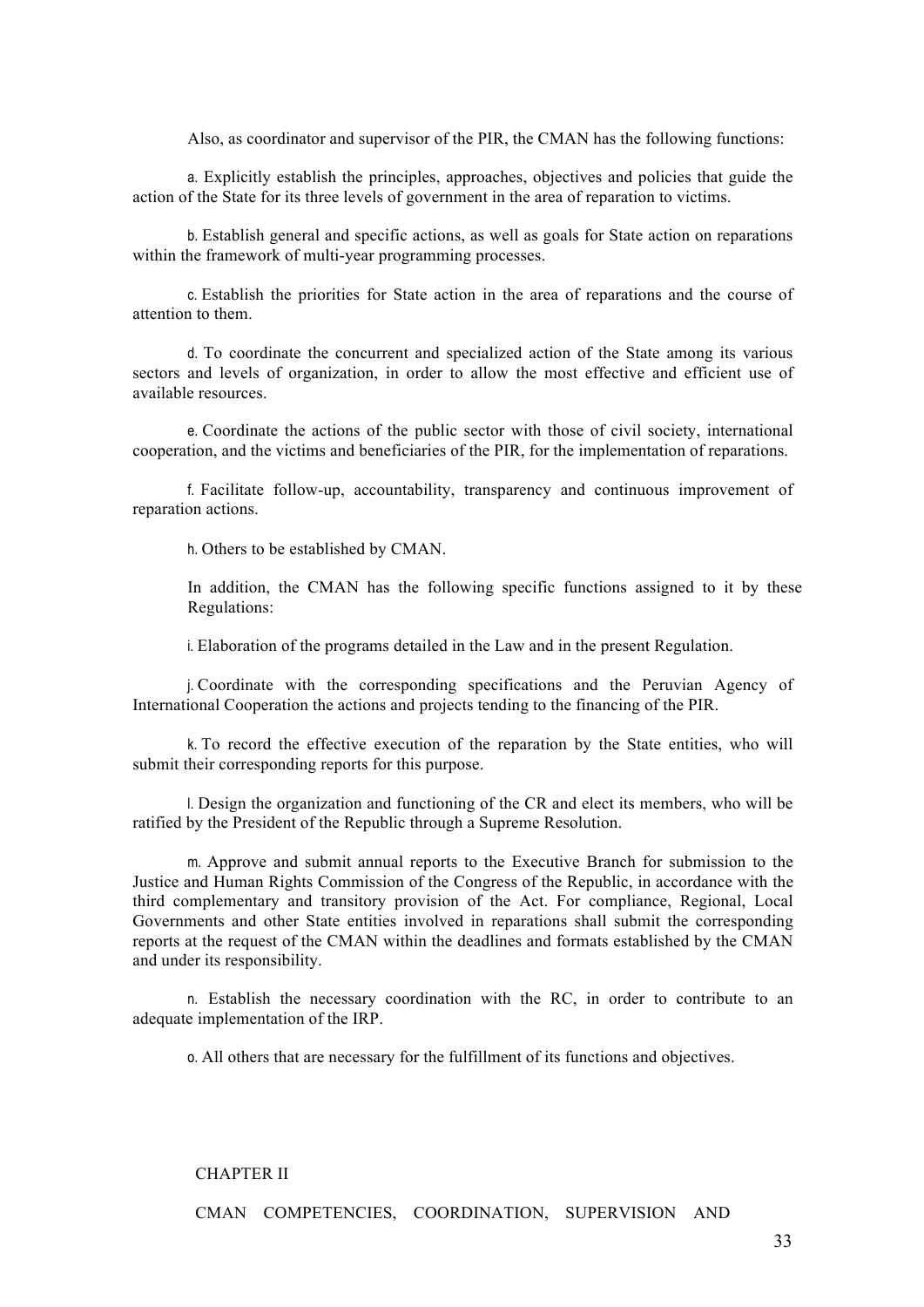## PROCEDURES

Article 60.- Jurisdiction

The powers of the Commission are those established in its founding rules and those indicated in these Regulations, without prejudice to those that it assumes in the performance of its task of monitoring the actions recommended by the Truth and Reconciliation Commission.

Article 61.- Coordination procedures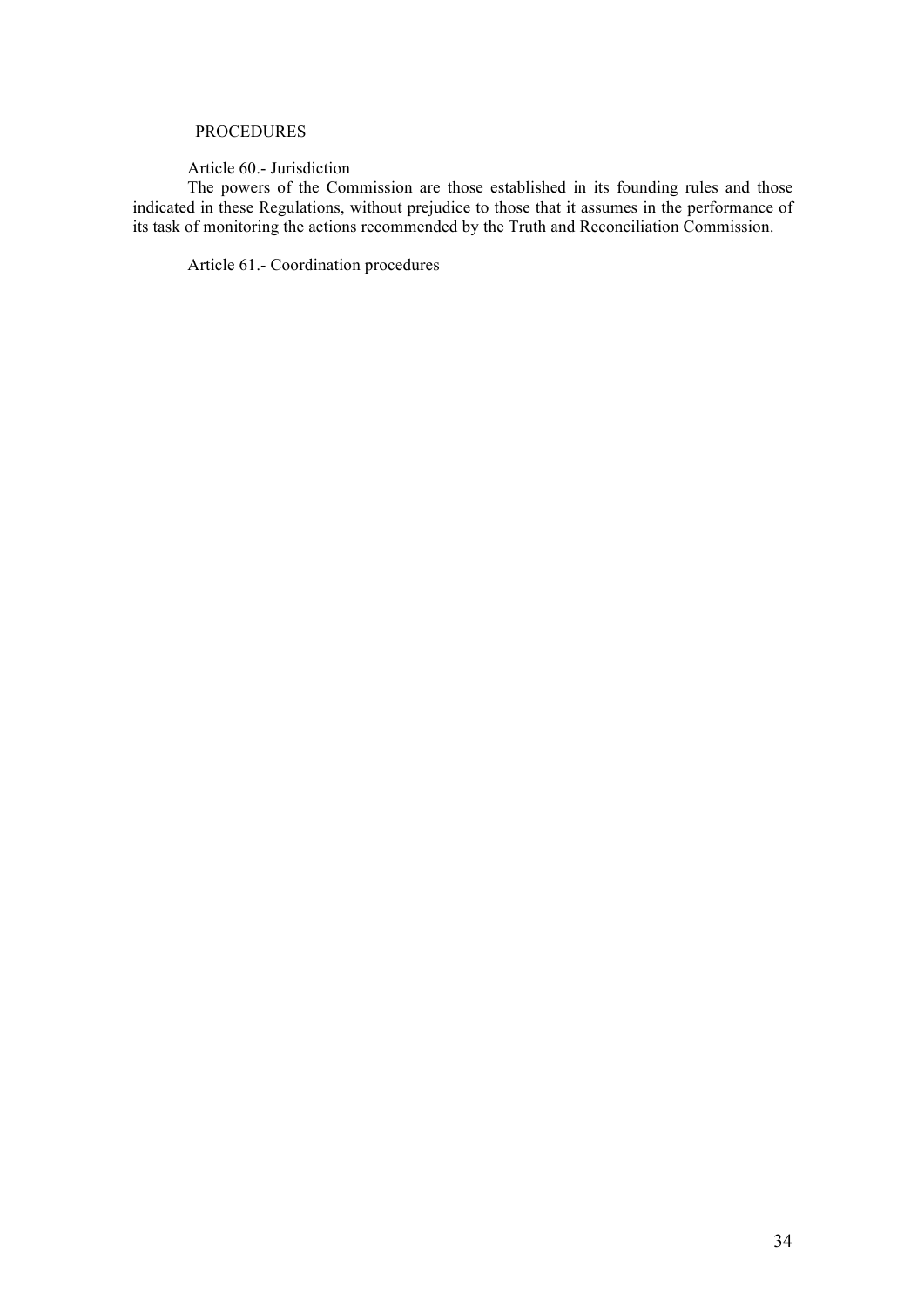CMAN shall coordinate with the Support Group established by Article 6 of S.D. No. 062-2004-PCM the activities necessary to implement the RIP. Likewise, it will promote the constitution of a Working Group that incorporates the regions involved in order to carry out actions of planning, follow-up and monitoring of the PIR.

The CMAN, during the second quarter of the year prior to the period to be budgeted, will coordinate the formulation of the Annual Operational Plan of the PIR, so that the National Government Specifications and the Regional and Local Governments take it into account as a referential framework for its inclusion in their respective budgets for the following year.

CMAN will coordinate with the appropriate Regional and Local Governments, the participation of these levels of government in the financing, execution, adjustment, monitoring and evaluation of the aforementioned Services and Investment Programs, with the participation of representatives of the Sectors of the National Government, in order to ensure the concerted action of the three levels of government in the execution of the PIR.

#### TITLE VIII

## REPARATIONS COUNCIL AND SINGLE REGISTRY

## OF VICTIMS CHAPTER I

## REPAIR ADVICE

#### Article 62.- Organization

The Reparations Council is a collegiate body that forms part of the Ministry of Justice and is in charge of the Single Registry of Victims - RUV, referred to in Article 9 of Law No. 28592, which creates the Comprehensive Reparations Plan.

It is competent to hear and resolve claims arising from the application of the Single Registry of Victims.(\*)

(\*) Article modified by Article 3 of Supreme Decree No. 062-2006-PCM, published on September 28, 2006, which reads as follows:

#### "Article 62.- Organization

The Reparations Council is a collegiate body that forms part of the Presidency of the Council of Ministers and is in charge of the Single Registry of Victims - RUV, referred to in article 9 of Law No. 28592, which creates the Comprehensive Reparations Plan.

It is competent to hear and resolve claims arising from the application of the Single Registry of Victims."

Article 63.- Members of the Reparations Board

The Council shall be composed of not less than 5 nor more than 7 persons of recognized ethical trajectory, prestige and legitimacy in society and identified with the defence of democracy and human rights, respecting the principles of non-discrimination, gender equity and interculturality, who shall be appointed by Ministerial Resolution of the Minister of Justice at the proposal of the National Human Rights Council, in addition to these members, a representative of the Minister of Justice who shall preside over the Council and the Executive Secretary of the National Human Rights Council.

The functions performed by the members of the Reparations Council, in this collegiate body, shall be ad - honorem.(\*)

(\*) Article modified by Article 3 of Supreme Decree No. 062-2006-PCM, published on September 28, 2006, which reads as follows: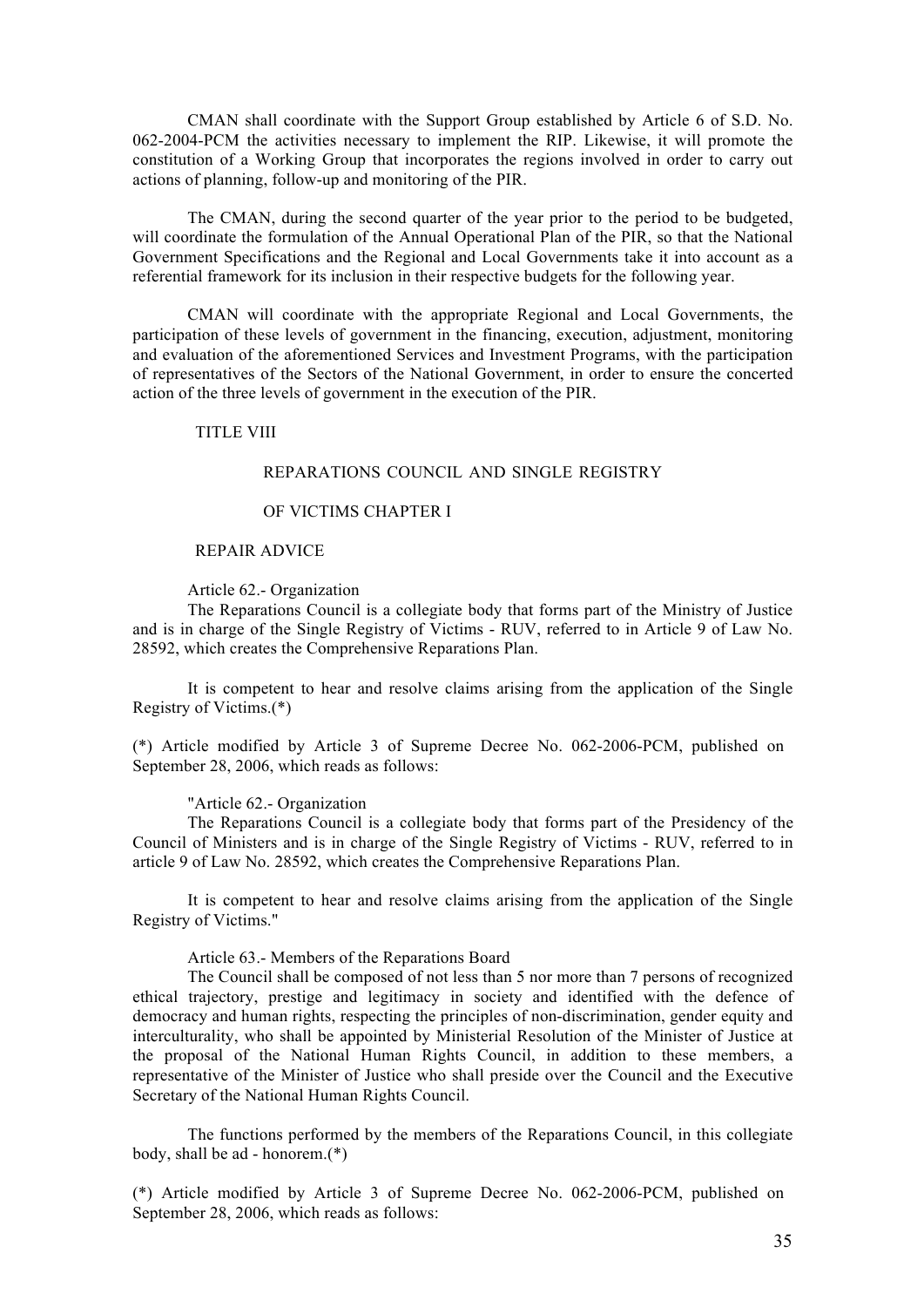"Article 63.- Members of the Reparations Board

The Council will be composed of no less than 5 nor more than 7 persons of recognized ethical trajectory, prestige and legitimacy in society and identified with the defense of democracy and human rights, respecting the principles of non-discrimination, gender equity and interculturality, who will be appointed by Ministerial Resolution of the President of the Council of Ministers, from a list proposed by the CMAN.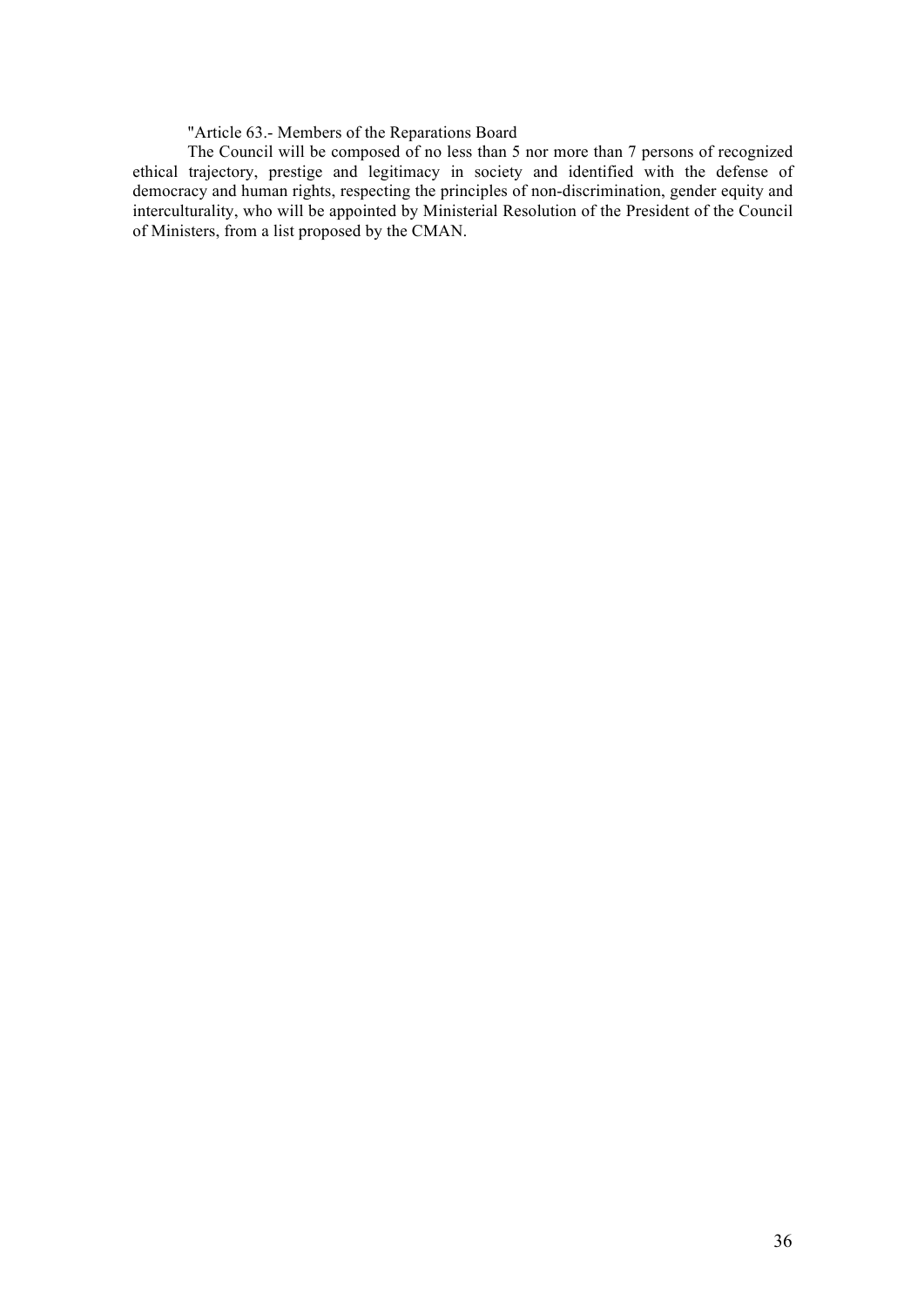The functions performed by the members of the Reparations Council in this collegiate body shall be ad honorem. The members of the Reparations Board must not form part of the public administration. "

Article 64.- Functions The following are the functions of the Reparations Board:

a) Direct the process of evaluation, qualification, and accreditation of the quality of individual and collective victims and beneficiaries of the PIR and their registration in the RUV.

b) Approve and lead the organization, operation of the UVR and its various databases.

c) Approve its rules of procedure.

d) Approve the operating protocols of the UVR and the Reparations Board.

e) Approve periodic reports on the operation of the UVR.

f) Proposes to the Ministry of Justice the appointment of the Technical Secretary. (\*)

(\*) Amended by Article 3 of Supreme Decree No. 062-2006-PCM, published on September 28, 2006, which reads as follows:

"f) To propose to the President of the Council of Ministers the appointment of the Technical Secretary;"

g) To maintain and preserve the archive of documentation that supports the qualification and accreditation of victims.

h) Accredit the victims registered in the RUV, by means of Resolution of the CR

i) Issuing periodic reports on the operation of the UVR

j) Propose to CMAN the approval of Cooperation Agreements with international and national cooperation organizations.

k) Propose the celebration of inter-institutional agreements with public or private entities in order to guarantee their institutionality.

l) Provide CMAN with the information it requests in order to submit annual reports on the actions carried out in application of Act No. 28592 and these regulations to the Justice and Human Rights Commission of the Congress of the Republic.

m) Article 65.- Of the Presidency of the Reparations Board. These are the functions of the Chairman of the Reparations Board:

a) Represent the RC and act as its official spokesperson;

b) Coordinate with the Technical Secretary, the proper functioning of the Council;

c) To comply with and provide for the execution and compliance with the agreements adopted at the CMAN sessions as far as the RUV is concerned;

d) To convene and preside over the sessions of the Council;

e) Subscribe the official documentation, being able to delegate this function in the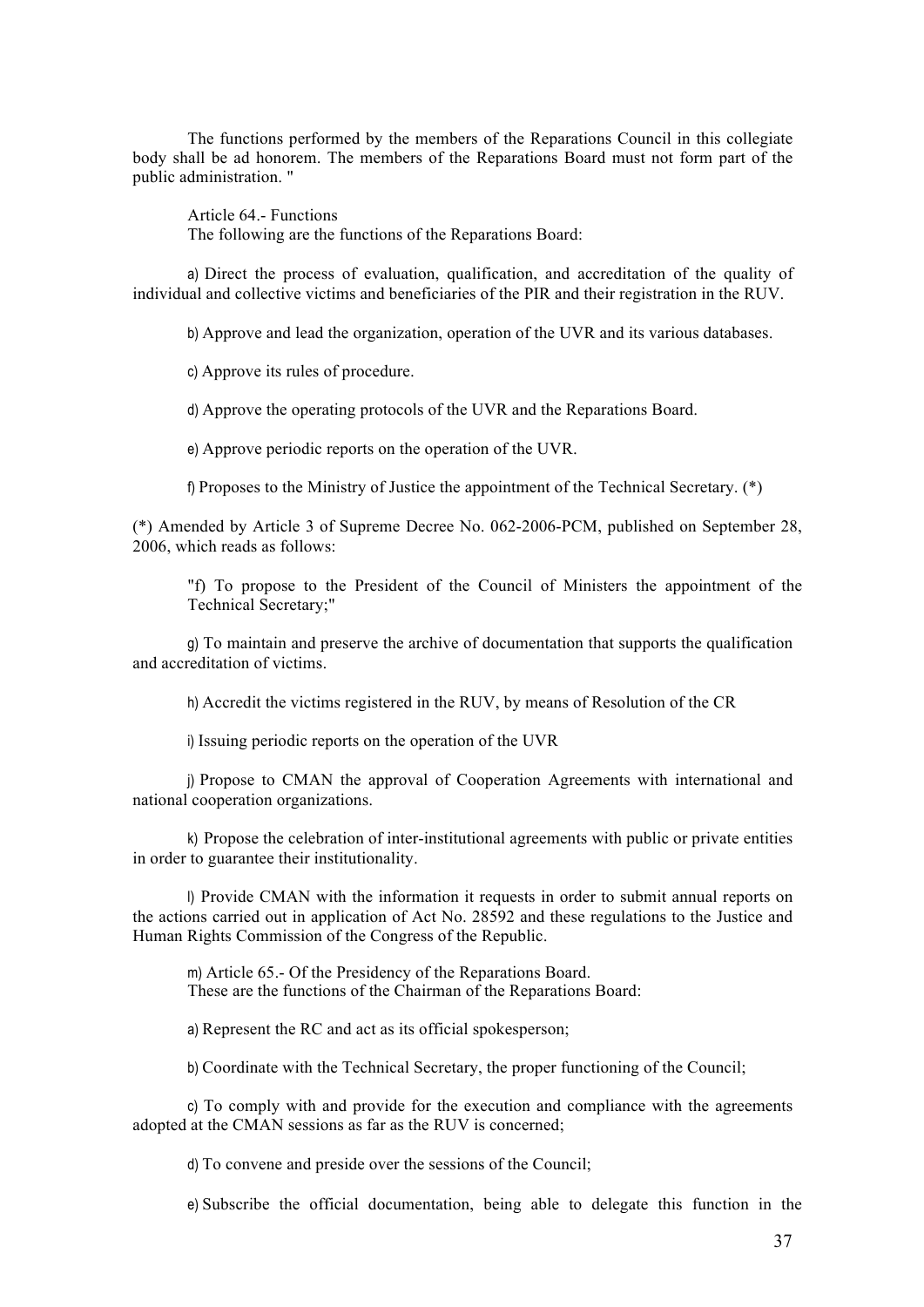Technical Secretary;

f) Propose to CMAN the signing of cooperation agreements with public and private, national and international institutions,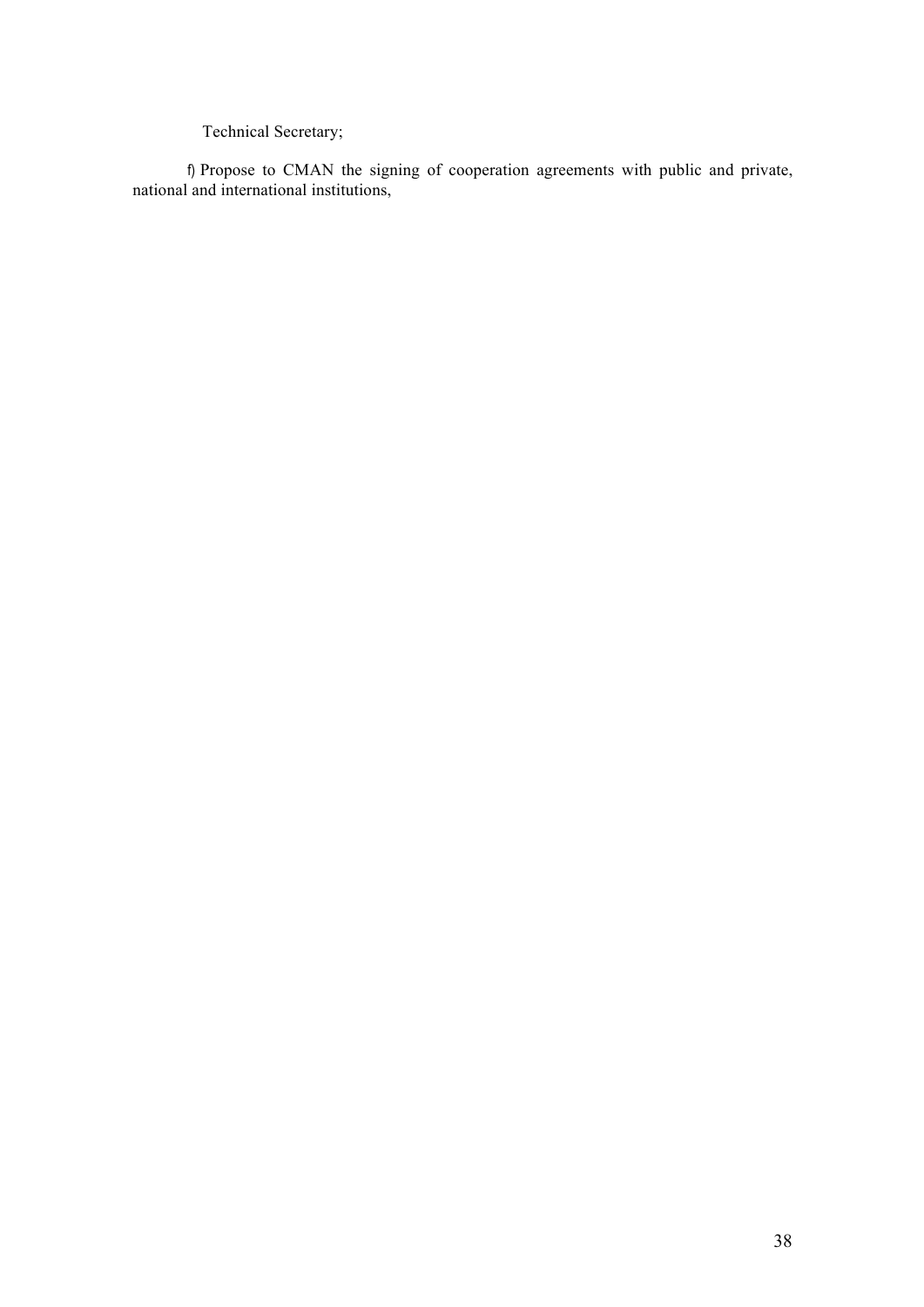g) Coordinate the preparation of CMAN Reports;

h) Take all other measures as may be necessary to ensure the effective discharge of the functions assigned to the Council.

Article 66.- Of the Technical Secretariat

The Technical Secretariat of the Reparations Council is the administrative and technical support body of the Council, and is headed by a technical secretary, appointed by Ministerial Resolution of the Minister of Justice.(\*) The Technical Secretariat of the Reparations Council is the administrative and technical support body of the Council, and is headed by a technical secretary, appointed by Ministerial Resolution of the Minister of Justice.

(\*) Paragraph modified by Article 3 of Supreme Decree No. 062-2006-PCM, published on September 28, 2006, which reads as follows:

"The Technical Secretariat of the Reparations Council is the administrative and technical support body of the Council, and is headed by a technical secretary, appointed by Ministerial Resolution of the President of the Council of Ministers.

These are functions of the Technical Secretariat:

- a) Review the databases referred to in Article 72 of this Regulation.
- b) Draw up and submit to the CR for consideration the consolidated lists resulting from this review.

c) Develop the instruments and documents necessary for the operation of the UVR within the guidelines adopted by the Council;

d) Process and issue accreditations of victims and/or beneficiaries once the CR endorses the consolidated lists.

- e) Comply and enforce the resolutions adopted by the Board and the directives of the President;
- f) To provide the Council with the support it requires for the normal development of its activities;
- g) To represent the Board administratively;
- h) Prepare the recommended reports and transmit them to the Council;
- i) Enter all relevant information into the RUV database.

Article 67.- Powers of the Technical Secretariat to contract services

For the fulfillment of its functions and with the agreement of the Reparations Council, the Technical Secretariat may, with charge to the budget that has been assigned to it:

- a) To contract the services of private entities of recognized prestige in the field of human rights.
- b) To contract with other State institutions to carry out the activities for which they are responsible.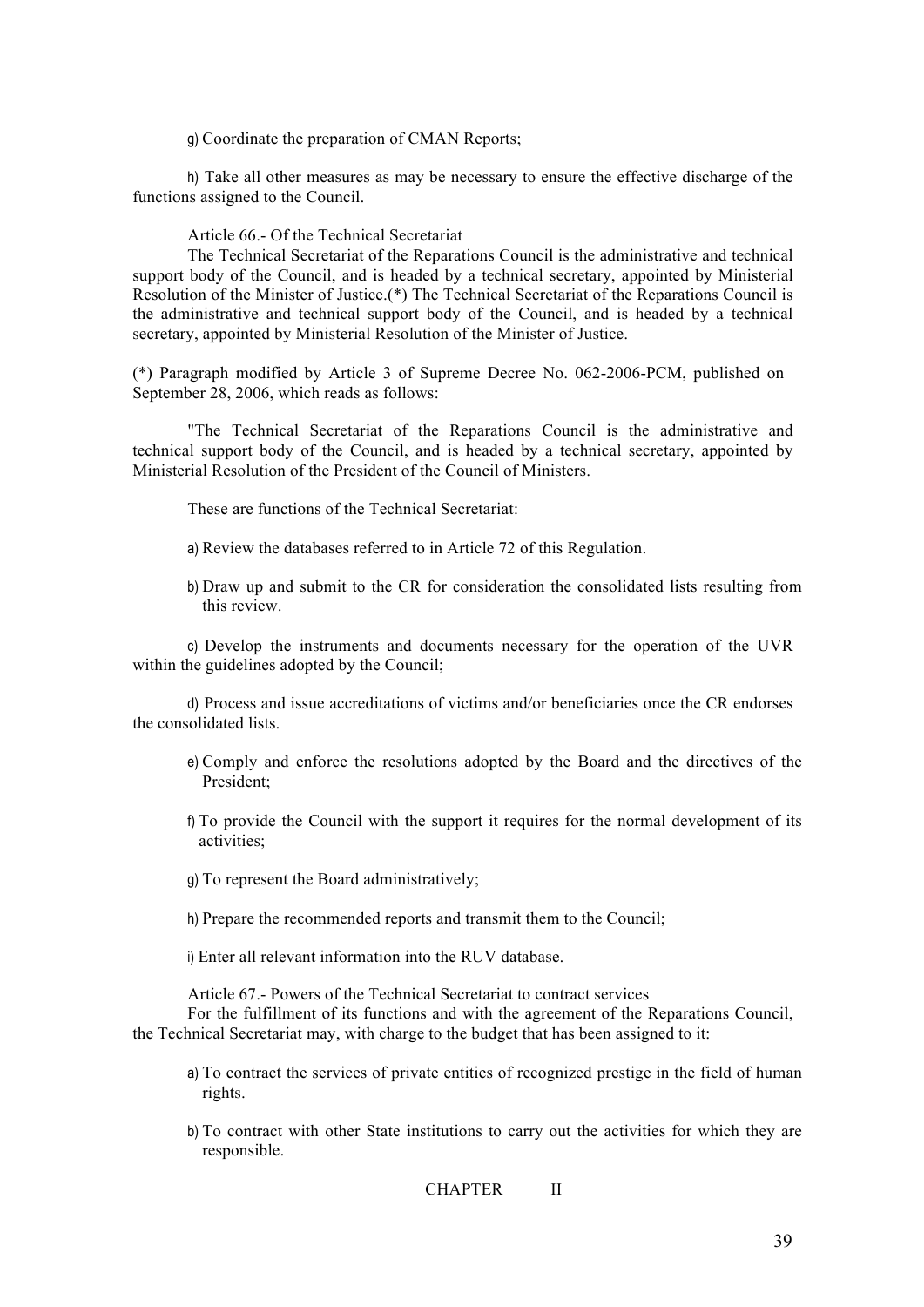# UNIVERSAL REGISTRY

## OF VICTIMS

Article 68.- Nature

The RUV is a public instrument created by Act No. 28592, the Act creating the Comprehensive Plan of Reparations of a national, inclusive and permanent nature, in which all persons, groups of persons or communities who consider themselves victims of the violence process may apply for registration in accordance with the Act and these Regulations. The CR is in charge of the RUV and opens with the installation of the RUV.

Article 69.- General Objective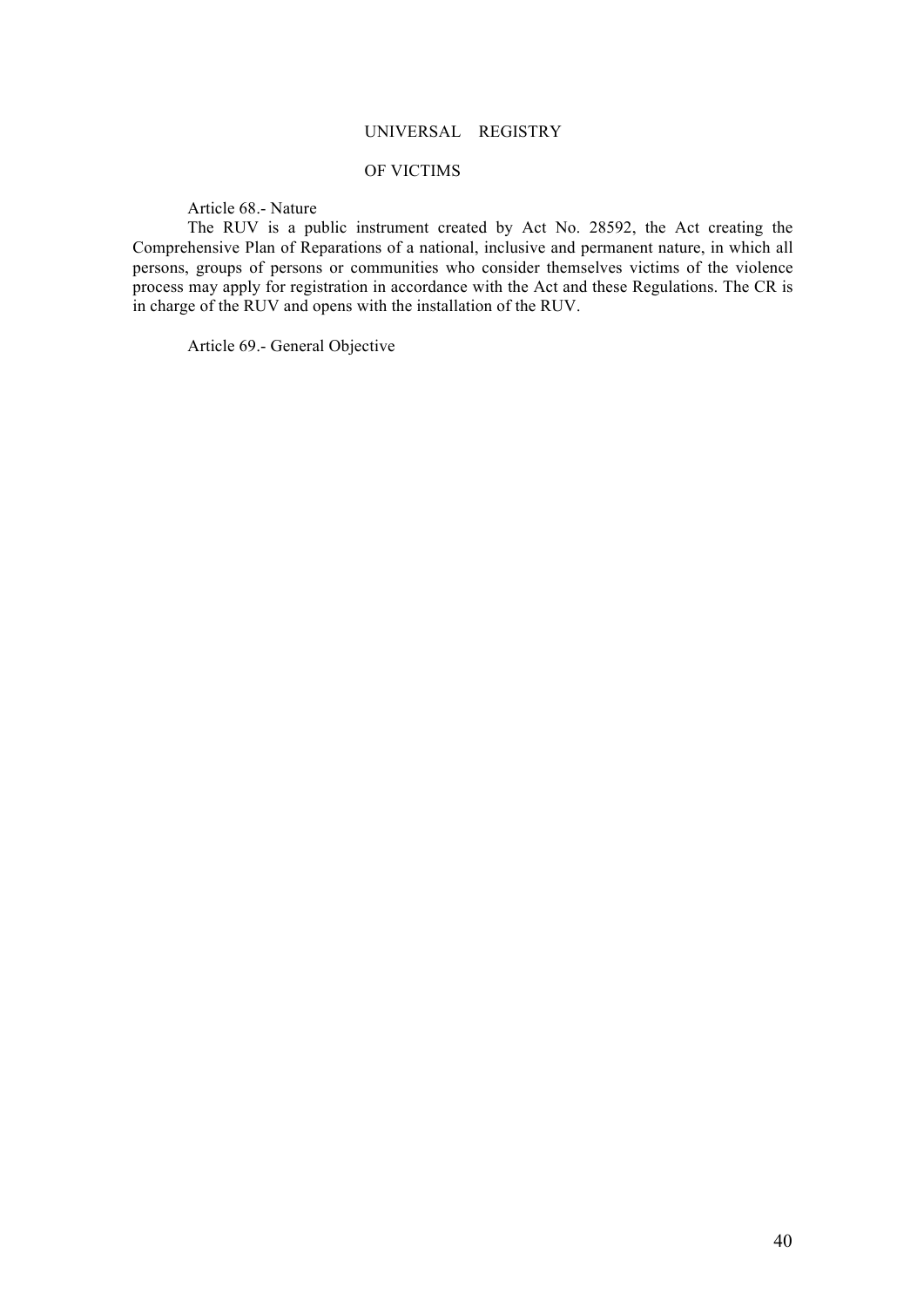The general objective of the RUV is the nominal identification of the victims of the violence process who, individually, as a group or as a community, have the right to be beneficiaries or recipients of the reparation actions contemplated in the PIR.

Article 70.- Specific Objectives The RUV has specific objectives:

a) Unify, centralize, and organize existing information regarding victims and affected communities during the violence process, in accordance with article 3 of the Law.

b) Nominal identification of the victims, for their accreditation as such, and of the beneficiaries of the reparation programs foreseen in the Law, for individual reparations.

c) Identify affected groups and communities and evaluate their degree of affectation for accreditation as beneficiaries of the PIR for collective reparations.

d) Facilitate the registration and qualification of unregistered victims.

e) To provide basic information for the design, monitoring and evaluation of the State's actions in the area of reparations.

Article 71.- Organization and general characteristics of the UVR

The RUV will be organized in two books, depending on whether they are natural persons or groups and communities. In Book One, direct and indirect victims and relatives of disappeared or deceased victims will be registered, which corresponds to the universe of individual beneficiaries defined as such in Law No. 28592, Law of (\*)NOTE SPIJ creates the PIR and these Regulations, for purposes of individual reparations. In Book Two, collective beneficiaries defined as such in Law No. 28592, the Law creating the PIR and this Regulation, will be registered for collective reparations purposes.

The respective files shall contain the information necessary for proper identification of the victim and the type of affectation or affectations suffered in their individual and/or collective rights. The information will be in physical and electronic support and will allow its adequate recovery by diverse criteria of search, as well as the generation of diverse statistics of support.

Access to the documentary collection or individualized information registered in the Register is reserved for the purposes established in the Law.

Article 72.- RUV information sources The following are sources of RUV information:

a) The Truth and Reconciliation Commission database;

b) The list "Los peruanos que faltan: lista preliminar de personas desaparecidas por la violencia política (1980- 2000)" of the Ombudsman's Office;

c) The record of absence due to forced disappearance of the Ombudsman's Office;

d) The MIMDES registers, including the Register of Displaced Persons and Census for Peace data;

e) Those pardoned under Laws Nºs. 26655 y 27234;

f) The list of cases included in paragraphs c) and d) of the joint press release signed by the Peruvian State and the IACHR on February 22, 2001;

g) The information of the National Council of Qualification of victims of accidents, acts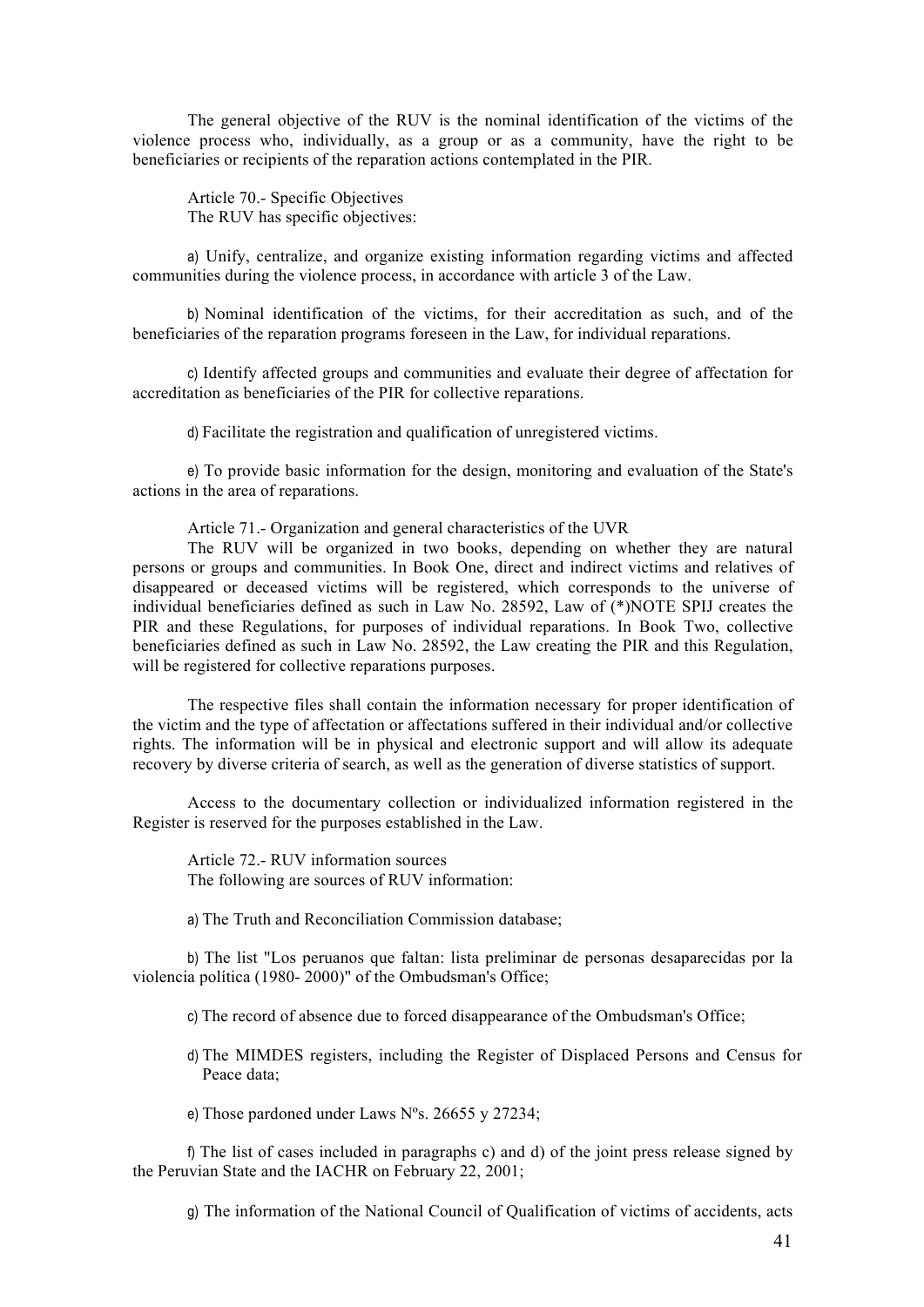of terrorism or drug trafficking of the Public Administration;

h) Ministry of Defense lists, including Self-Defense Committees;

i) Ministry of the Interior lists;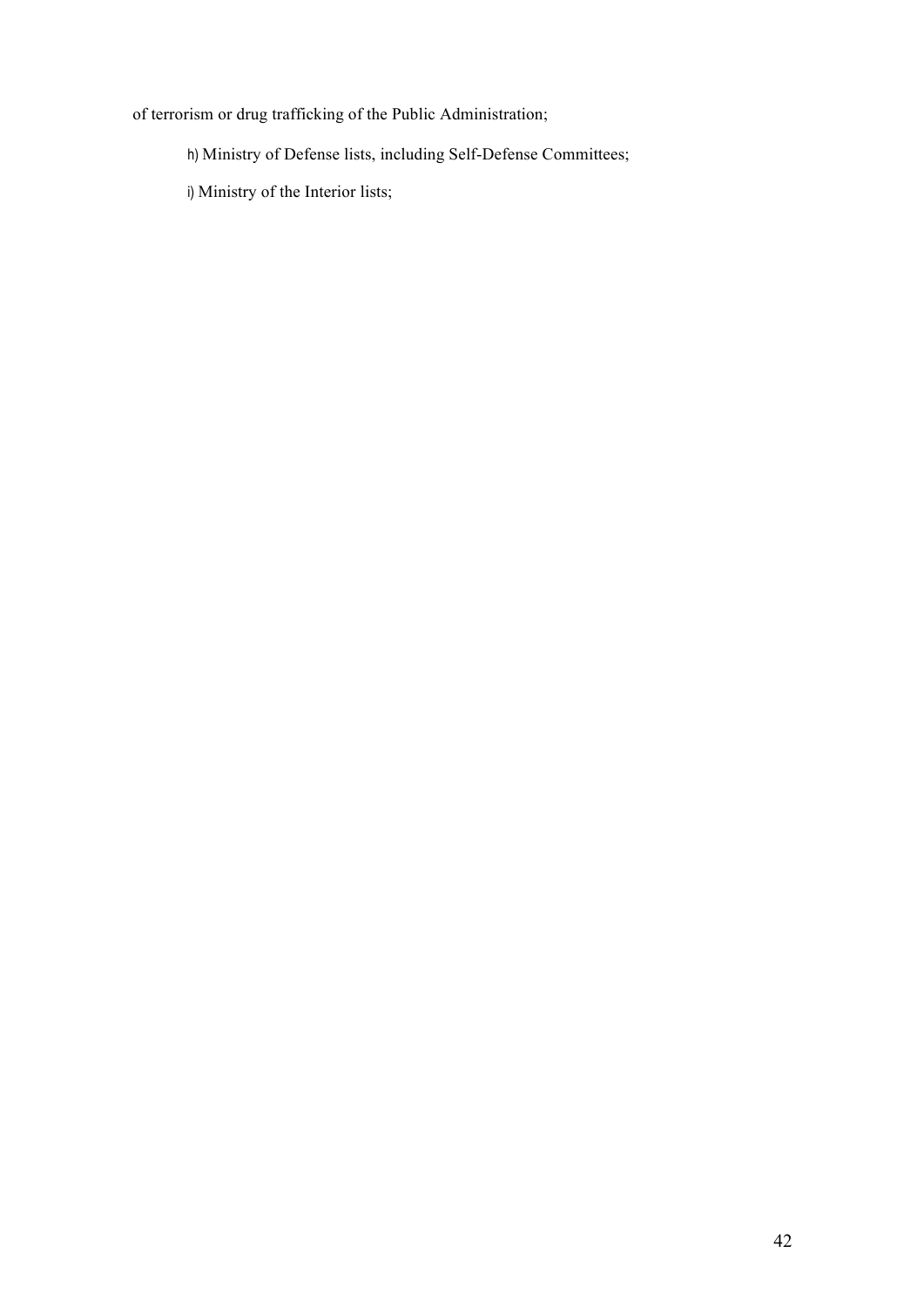j) Information from the Committees and specialized bodies of international organizations;

k) The lists and registers of the affected organizations;

l) Information from non-governmental organizations.

The information provided by interested persons and groups has the character of a declaration.

sworn.

Article 73.- General procedures for registration, qualification and accreditation The following steps shall be taken to proceed with registration:

a) Presentation of the application and/or the respective file.

b) Verification of information.

c) Qualification.

d) Inscription in the Registry.

e) Accreditation or Certification.

To register you do not need to be domiciled in the country.

Article 74.- Basic information requirements for the cases of individual victims The following information is required for the identification of the victim:

- Names and surnames.
- Date and place of birth.

- Sex.

- Domicile.
- Names of the victim's father and mother.
- DNI or other identity document.
- Type(s) of affectation.
- Year of affectation and place.
- Description of the facts.
- Persons or sources that can be used to verify them.
- Others that the RC deems appropriate.

Article 75.- Basic information requirements for collective victims' cases For the identification of the group:

- Name of the group
- Name of Representative(s)
- Domicile/Location
- Type(s) of affectation.
- Year of affectation and place.
- Description of the facts
- Persons or sources that can be used to verify them.
- Others that the RC deems appropriate

## Article 76.- Integration of other registers

For the purposes of the integration of the registries by virtue of the provisions of the First Complementary and Transitory Provision of the Law, the information from the registries created in various public sector entities, through the Law, is automatically integrated into the RUV, without prejudice to the collection and processing of the information that continues to be obtained through said registries, which will be duly sent to the CR.

The CR will establish specific protocols for the purposes of the integration process,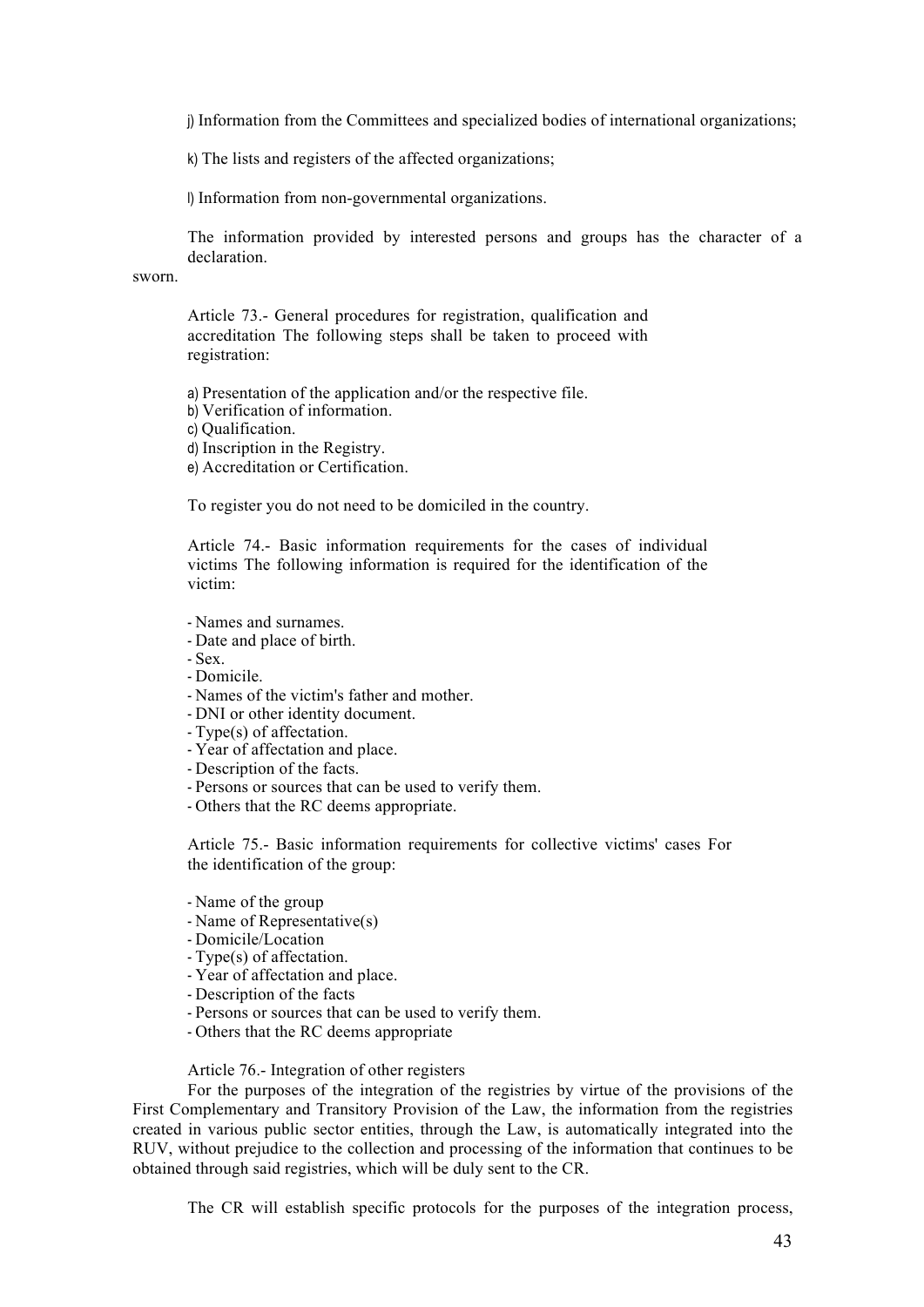which will be done taking into account an evaluation of the record to be integrated, the purposes for which it was created or developed, the procedures with which it operates, the quality of the information on which the documentary heritage is based and the general information on which it is based. In either case, records that do not have verification and qualification mechanisms will not be integrated into the RUV.